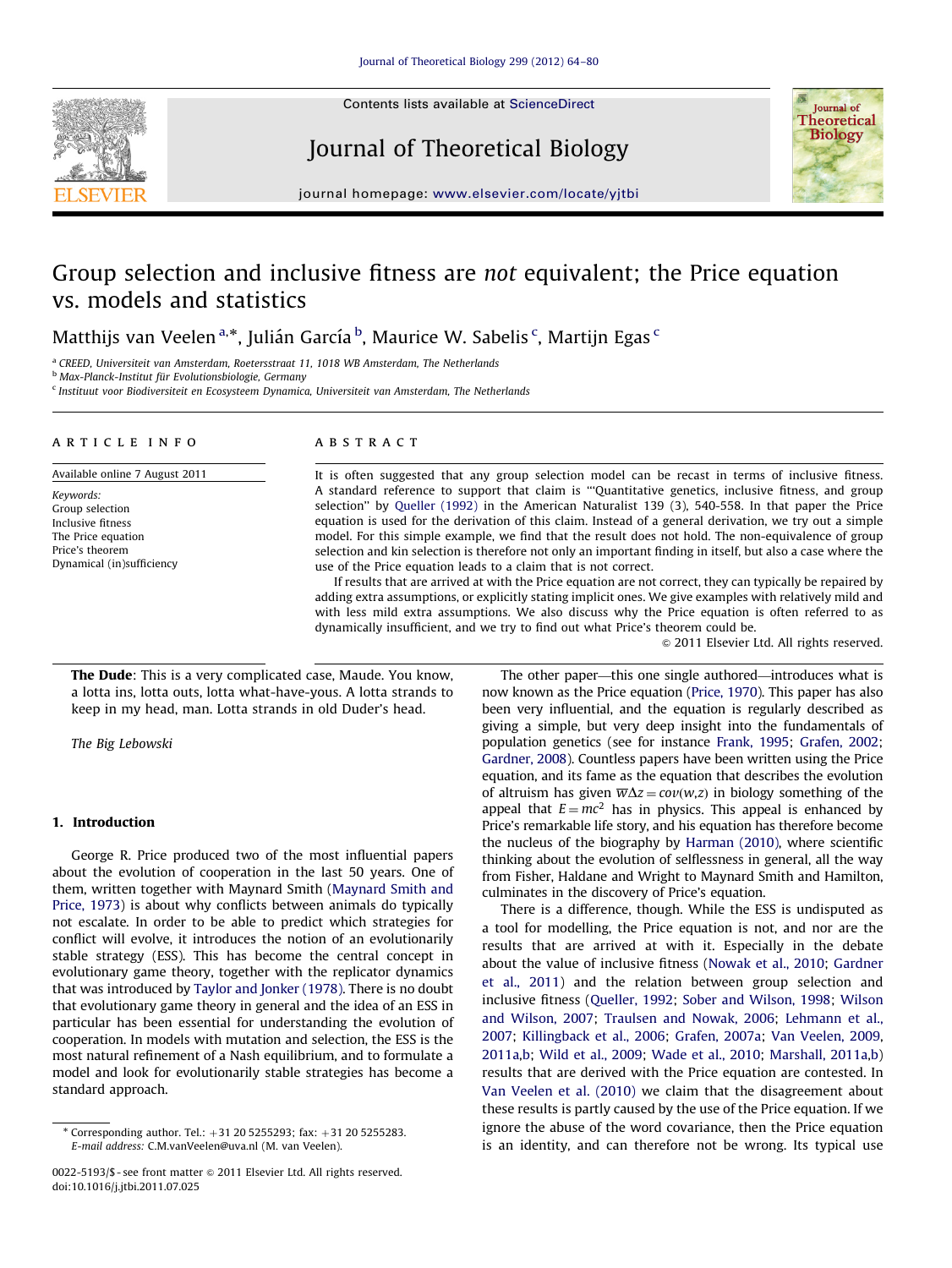<span id="page-1-0"></span>however confuses probability theory and statistics, as well as identity and causality.

If the Price equation indeed is not a proper tool for doing statistics, nor for making models or deriving predictions, as claimed in [Van Veelen \(2005\),](#page-16-0) then there are a lot of questions that arise concerning the large literature in which the Price equation is used. Has using the Price equation ever lead to incorrect claims? If the Price equation is bad statistics, then what would good statistics be? Does that imply that these results are all wrong? Is there such a thing as Price's theorem? And why is it called dynamically insufficient? In this paper we will try to address these issues. The different sections in this paper are therefore somewhat loosely connected, as they answer different questions concerning the Price equation and the literature using it. The central part however concerns the question whether or not using the Price equation has ever lead to incorrect results.

[Queller \(1992\)](#page-16-0) is regularly referred to as support for the widely held belief that models of group selection and inclusive fitness are equivalent (see for instance [Okasha, 2010\)](#page-16-0). The paper uses the Price equation to show that both group selection models and inclusive fitness work for the same reasons if they do, and fail for the same reasons if they do not. In [Section 3](#page-3-0) we will go through all steps of the argument, not with the Price equation, but with an extremely simple example. It turns out that none of the steps of the argument is correct already for a very simple set of models. If the claim is not correct for one example, then it surely cannot be correct in general. This particular result, arrived at with the Price equation, therefore, turns out to be wrong.

[Section 4](#page-8-0) describes the relation between the Price equation and the statistics literature.

[Section 5](#page-8-0) looks at the issue of dynamic sufficiency. We argue that the fact that the Price equation is regularly described as limited by dynamic insufficiency is really a symptom of the real problem with the Price equation. An identity itself cannot be dynamically sufficient or insufficient. Models can. We claim that the lack of rigour concerning what the numbers are that go into the Price equation can induce people using it to make implicit assumptions that amount to dynamically insufficient models.

The literature mentions not only the Price equation, but also Price's theorem and Price's rule. While the Price equation can be traced back to [Price's work \(1970,](#page-16-0) [1972\),](#page-16-0) this is not true for Price's theorem or Price's rule. [Section 6](#page-9-0) discusses what Price's theorem could be.

Of course not all results arrived at with the Price equation are wrong—even if the Price equation does not provide a proper proof. In [Section 7](#page-10-0) we therefore look at the scope for repair of results ''derived'' with the Price equation. For some results one can simply write down a proper proof without the Price equation. For other results it turns out that we need to make some extra assumptions to repair the result. This indicates that using the Price equation induces assumptions being swept under the carpet. Rederiving results without the Price equation then forces one to get them back from under there.

## 2. The Price equation

What can go wrong when the Price equation is used for the derivation of a theoretical result can best be explained with the words of a famous Dutch football player. When he was once asked what you should do in order to win a game, Johan Cruijff replied that you should score [at least] one more goal that your opponent. This of course is a funny reply (although it is not sure if it was actually meant as such) because it is both indisputably correct as well as completely useless. It is quite possible that it was Cruijff's way of saying that the question was rather unspecific and broad,

but then again, it is equally possible that Cruijff himself actually thought that he had stumbled upon a deep truth. It is also possible that what he really meant to say is ''don't play too defensive; you can concede a goal and still win the game''. What is important for the analogy with the Price equation is that it is certainly not an answer to the question as the journalist meant it; he or she expected an answer like ''play 4-3-3'' or ''train less'' or "don't play too defensive", preferably with an explanation of why that would be the key to winning a game. Johan Cruijff's answer just rephrased what it is to win, and did not suggest how to do it. Still it was correct as any answer can be. But it is not an answer that is of too much use.

Price formulated his equation well before Cruijff formulated this particular footballogism. But even though he cannot possibly be inspired by Cruijff, Price's famous equation and Cruijff's (locally) famous answer share the same basic logic, although with the Price equation this is much harder to see. The Price equation does not concern what happens in a football game, but it is about what happens between two subsequent generations. The numbers that it uses are the genetic compositions of the two generations. [Van Veelen \(2005\)](#page-16-0) goes into more detail here, but what is most important is that we realize that the numerical input of the Price equation is a list of numbers. It is a list that concerns two generations, and which tracks who is whose offspring. But whatever it reflects, it is crucial to realize that the point of departure is nothing but a list of numbers. This list of numbers is used twice. First we use it to compute the frequencies of the gene under consideration in generations 1 and 2, respectively, and subtract the latter from the former. This amounts to the change in gene frequency. Then we use the same list to compute a few other, slightly more complex quantities. The essence of the Price equation is that these quantities also add up to the change in gene frequency. One way of computing the change in frequency therefore can be rewritten as the other and vice versa. What they are, therefore, is nothing but two equivalent ways to compute the change in gene frequency, given a list of numbers concerning genes in two subsequent generations (see Fig. 1).

What is important to realize, is that this equivalence is tautological. Therefore it is true whatever the numbers are that are on the list. Whether this particular second generation is likely to follow the first or not, the two ways of computing the change in frequency return the same number. Had the list of numbers been



Fig. 1. In its most simple form, the list contains (1) per individual in the parent population the dose of a gene, (2) the same for individuals in the offspring generation, and (3) who in the offspring population got which gene from which parent. The simple way to compute the change in gene frequency (left hand side) is just to calculate the gene frequency in the parent population, calculate the gene frequency in the offspring population, and subtract the latter from the former. The right hand side is much more complex, but nonetheless it is the same change in gene frequency that follows from the list of numbers being what it is; see Box 1, [Van Veelen \(2005\)](#page-16-0) and <www.evolutionandgames.com/price> for details. Less simple forms of the Price equation exist, but they are not fundamentally different.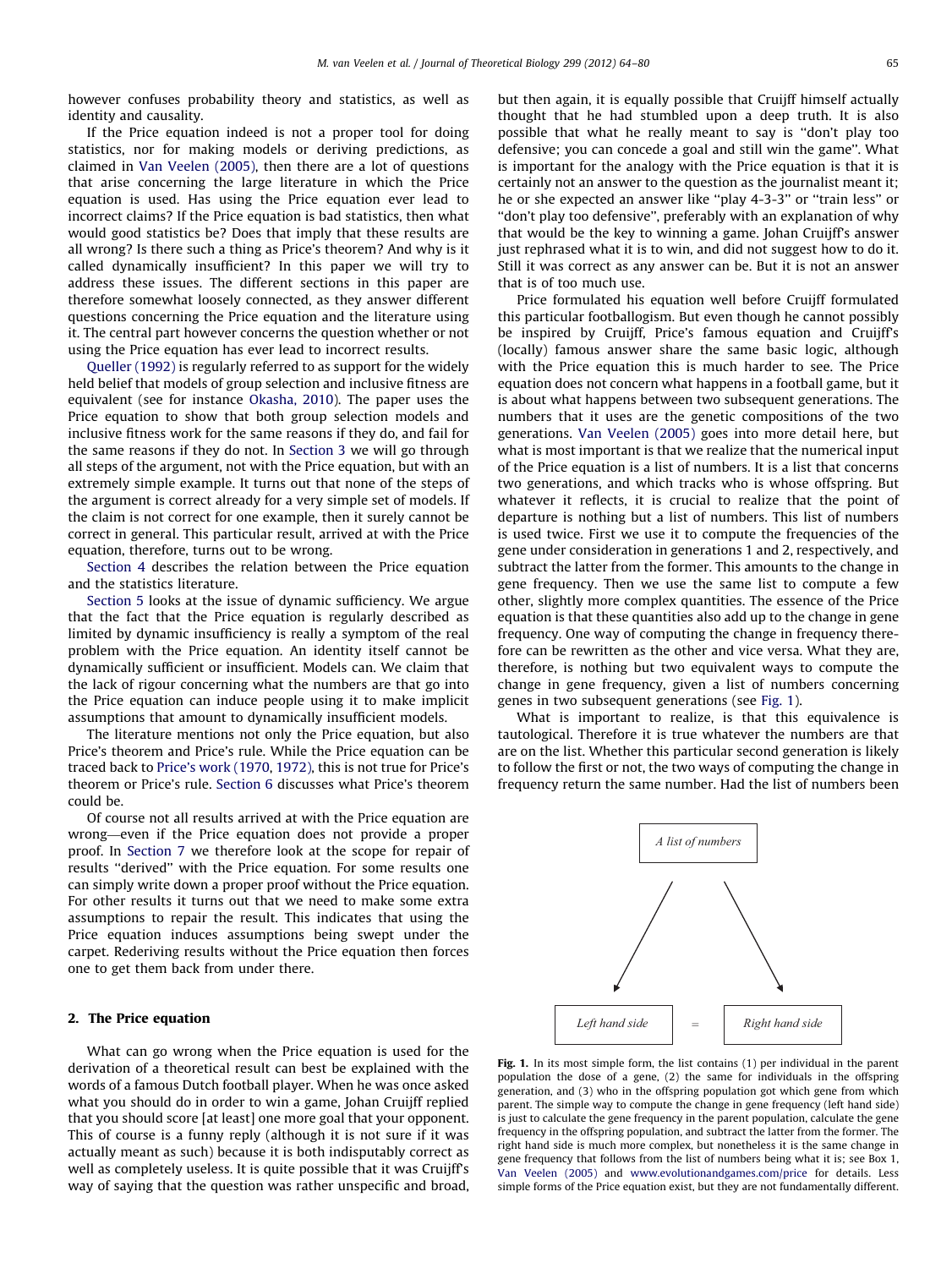different, then everything, on both sides of the equation, would have been different. While the Price equation tautologically holds for any thinkable transition from one generation to the other, real models should be informative about whether or not such a transition is likely to occur, or, more precisely, whether one transition is relatively likely compared to other transitions.

In football, we are interested in whether or not we are likely to win a game. In biology, we want to know what the chances are that the gene frequency goes up. Cruijff's statement basically amounts to ''a game is won if a game is won''. That is true, but it is not particularly useful; we want to know what determines the odds of winning. Price's statement has the same form; ''the gene frequency goes up if the gene frequency goes up''. Or, more precisely: ''the change in gene frequency is the change in gene frequency''. This is also as true as can be, but again not very useful. The reason that this is harder to see, is that the right hand side of the Price equation has a shape that suggests that there is more to this equality than there really is. It has a covariance-like term in it and a few other terms that look like—but really are not—terms that are used in statistics. This has lead many into temptation to think that the one side of the equation (the one that looks simple and obviously is the change in gene frequency) is explained by the other (the one that contains a covariance-like term, but that, although that is harder to see, really is nothing but the very same change in gene frequency). Something along those lines could have been correct if there would be a real covariance

#### **Box 1**

If we restrict ourselves to population states with one and the same population size, and assume a haploid species which reproduces asexually, we get an extremely simple version of the Price equation. For all transitions, we have the following identity, in which N is the population size,  $q_i$  is the genotypic value of individual i, and  $z_i$  is the number of offspring in the second generation of individual i from the first generation. This makes  $\sum_i\!q_i$  the sum of genotypic values in the parent generation,  $\sum_i\!z_iq_i$  the sum of genotypic values in the offspring generation, and with the observation that  $\sum_i z_i = N$  because of the constant population size, the simple version of the Price equation follows (see also [www.evolutionandgames.com/pricef](www.evolutionandgames.com/price)or an interactive tutorial with this and other, less simple versions of the Price equation).

$$
\Delta Q = \left[ \frac{\sum_{i} z_i q_i}{N} - \left( \frac{\sum_{i} z_i}{N} \right) \left( \frac{\sum_{i} q_i}{N} \right) \right] \quad (i)
$$

The right hand side looks like a covariance, but it is very important to realize that it is not. A covariance is a property of a joint distribution of two random variables. The right hand side here is not that; it is a function of numbers, or variables. If the numbers  $q_i$ and  $z_i$  are random variables, then the right hand side is also a random variable - and not a covariance. The properties of this random variable can be derived if we know the properties of  $q_i$  and  $z_i$ . Alternatively, if the numbers are data (realizations of random variables), then the right hand side is the sample covariance. This can certainly play a role in statistics as an estimate of the true covariance, but the Price equation does not add anything to what the statistics literature offers here;  $\Delta Q =$  "sample covariance" does not add anything to our knowledge of the bias of this estimate, nor does it help us see how it should be used for statistical tests.

Maybe the most unfortunate thing about the Price equation is that the term on the right hand side is denoted as a covariance, even though it is not. The equation thereby turns into something that can easily set us off in the wrong direction, because it now resembles equations as they feature in other sciences, where probabilistic models are used that do use actual covariances. A correct treatment with an actual covariance in it would then be as follows. Suppose we are in a certain population state. For that population state we can assume a probability distribution over all possible transitions, and any probability distribution implies a covariance between genotype and number of offspring. This covariance is a number, it reflects the properties of the chance experiment in which a new generation is produced from the current state, and we can leave this number in there as a variable;  $Cov(z, q)$ . In this simple setting we can show that whatever the value of the true covariance is,

## $E[\Delta Q] = Cov(z, q)$  (ii)

where  $\mathbb{E}[\Delta Q]$  is the expected change in gene frequency, and  $Cov(z, q)$  is the true, assumed covariance. When we do statistics, and the numbers are data, then the idea is that we do not know the true value of  $Cov(z, q)$ , in which case the sample covariance can be a good estimate, depending on the number of observations. Note, however, that this is not what the Price equation does.

If we interpret  $z_i$  and  $q_i$  as random variables, then (ii) follows from (i) if we take expectations on both sides of the equation, since  $\mathbb{E}$  sample covariance''] =  $Cov(z,q)$ . One could then also say that by replacing the right hand side of (i) by  $Cov(z,q)$ , but not taking an expectation on the left hand side, Eq. (i) is turned into a meaningless equation, with a random variable on the one, and a number on the other side.

<sup>1</sup>To be perfectly precise, the sample covariance is defined as

$$
\frac{N}{N-1}\left[\frac{\sum_{i}z_{i}q_{i}}{N}-\left(\frac{\sum_{i}z_{i}}{N}\right)\left(\frac{\sum_{i}q_{i}}{N}\right)\right].
$$

———

For N independent draws of  $(z_i, q_i)$ -pairs from a joint distribution with a given covariance  $Cov(z, q)$ , the expected value of the sample covariance would be equal to  $Cov(z, q)$ . Here however we do not have N independent draws of  $(z_i, q_i)$ -pairs, because (1) the  $q_i$ 's are not really random, as they together simply make up a given parent population, and (2) the fixed population requires that  $\sum_i\!z_i =$  N. What we do have is therefore *N* independent draws of *individuals* for the next generation, given a parent population  $\mathbf{q} = (q_1, \ldots, q_N)$ , which makes  $\mathbf{z} = (z_1, \ldots, z_N)$  a vector of N random variables that are not independent. In such a setting, one can add a hypothetical chance experiment: draw a parent, with each parent equally likely to be drawn (here, that is: the probability of parent j being drawn is 1/N). Now let z and q be the random variables that are defined as  $z_j$  and  $q_j$  if parent *j* is drawn. These random variables have a properly defined covariance—Cov $(z, q)$ —and one can easily show that the expected value, for a given **q**, of

$$
\frac{\sum_i z_i q_i}{N} - \left(\frac{\sum_i z_i}{N}\right) \left(\frac{\sum_i q_i}{N}\right)
$$

not multiplied by  $N/(N-1)$ , equals  $Cov(z, q)$ . Summarized, that is

 $\mathbb{E}[\Delta Q] = \mathbb{E}\left[\frac{\sum_i z_i q_i}{N} - \left(\frac{\sum_i z_i}{N}\right)\right]$  $\left(\frac{\sum_i z_i}{N}\right)\left(\frac{\sum_i q_i}{N}\right)$  $\left[ \frac{\sum_i z_i q_i}{N} - \left( \frac{\sum_i z_i}{N} \right) \left( \frac{\sum_i q_i}{N} \right) \right] = Cov(z, q)$ 

which is Eq. (ii). See also <www.evolutionandgames.com/price>. With large N the difference between the two disappears, as  $N/(N-1)$  goes to 1.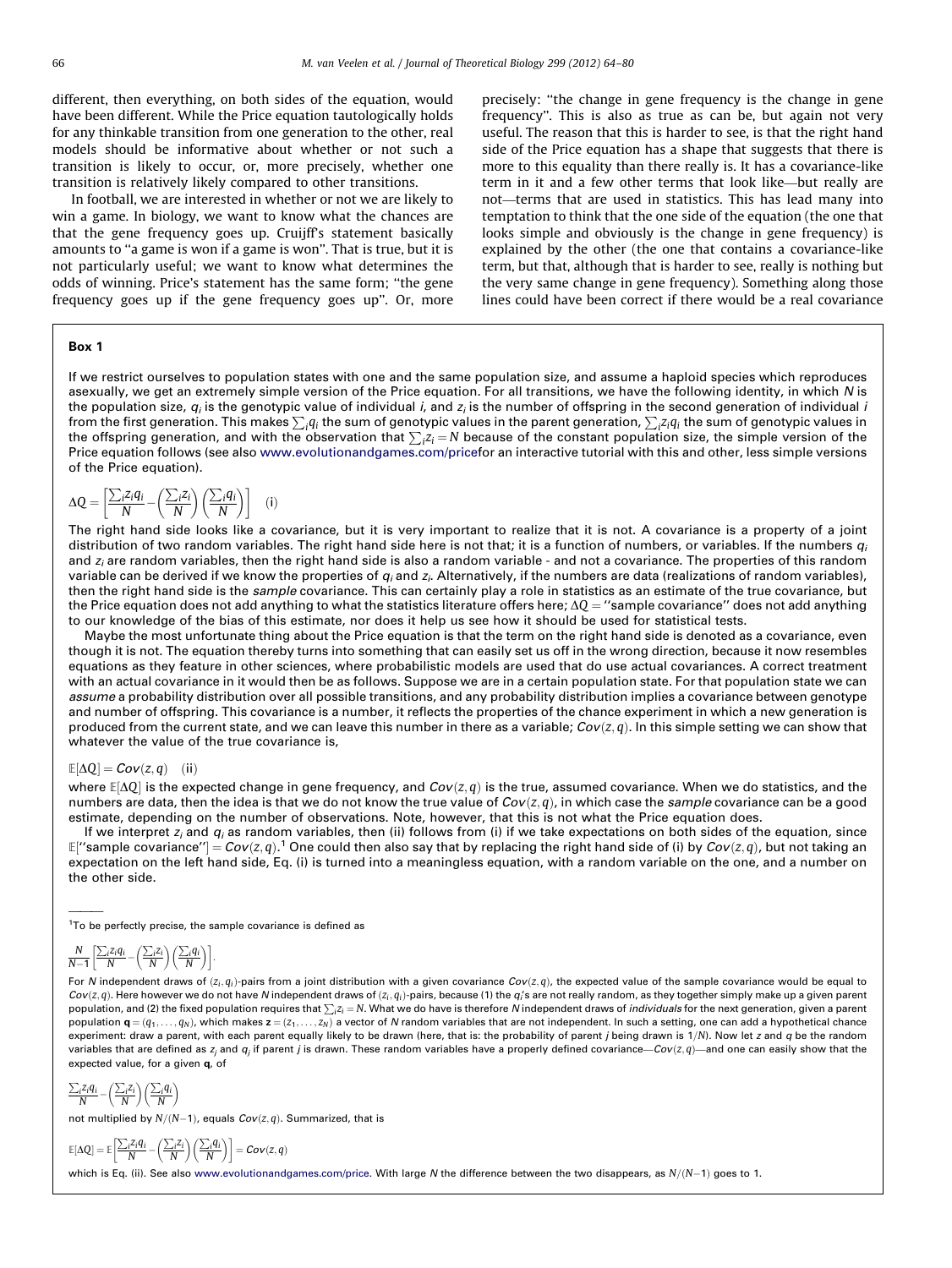<span id="page-3-0"></span>instead of a covariance-like term. A real covariance would be a given part of an actual model, which determines the odds for a generation 2 to follow a given generation 1. Then the change in gene frequency would be a random variable, the properties of which are determined by a given covariance. But the covarianceterm in the right hand side of the Price equation is not given. It is a number that varies with the original list of numbers, just as much as the left hand side does. So neither side of the Price equation follows from the other, nor is either side explained by the other (see Box 1).

What the proper thing to do is depends on what the numbers are, and on what type of question we want to answer. If we want to do modelling, then we can assume a probabilistic model, and see what different assumptions at a disaggregate level will imply for expected (changes in) population measures such as gene frequency. Note that this is not what the Price equation does; it just gives two equivalent ways of computing the change in frequency. If, on the other hand, we want to do empirical research—in which case the list of numbers must be actual data—then we should use the data in the list to estimate parameters of an actual model and use them to perform statistical tests. Again, this is not what the Price equation does. (Why the Price equation does not help answering either type of questions is explained in detail in [Van](#page-16-0) [Veelen, 2005](#page-16-0). This can also be explored on [www.evolutionand](www.evolutionandgames.com/price) [games.com/price](www.evolutionandgames.com/price). This low-threshold interactive guide draws transitions (lists of numbers) from different distributions on demand, and indicates how probability theory and how statistics would deal with those. It also indicates how the Price equation literature deals with them. Also [Section 4](#page-8-0) compares the Price equation literature to the standard statistics literature).

The fact that the Price equation is not useful as a formal tool for deriving results does not mean that it is useless in general. Writing changes in gene frequencies in the two ways in which the Price equation writes them can be perfectly useful, but more in the sense that it can inspire us. The right hand side of the equation—which can differ in shape, depending on the setting we think of—can help us think what reasonable assumptions at a disaggregate (individual) level could be. These assumptions can then be formulated in mathematical terms, and from them we can, preferably in a theorem-proof form, derive perhaps at first not obvious implications at the aggregate (population) level. But in order for such a result to actually be shown to follow from those assumptions, we need a proper theorem with a proper proof. It is nothing but basic logic that only results that are, or that can be, stated in a theory–proof form should be considered to hold. Quite a few results that are claimed to follow from a Price equation approach may actually survive this check, in the sense that they can be formulated and properly proven without reference to the Price equation. But some do not, which underscores the importance of actual proofs, rather than ''derivations with'' or ''expansions of'' the Price equation.

## 3. Group selection and kin selection

[Queller \(1992\)](#page-16-0) compares inclusive fitness models and group selection models using the Price equation. This paper is regularly referred to in order to support the claim that group selection models and inclusive fitness are equivalent, and recently it is also used to interpret experimental results (see for instance [Chuang et al., 2010\)](#page-16-0). The claim of the paper is that both group selection models and inclusive fitness work for the same reasons if they do, and fail for the same reasons if they do not. The results can be summarized very shortly as follows (see Fig. 2). If there is non-additivity in the fitness effects—reflecting for instance synergies—then that makes the separation condition fail. This separation condition is a condition



Fig. 2. This summarizes the argument in [Queller \(1992\)](#page-16-0). Together, these equivalences would imply that a group selection decomposition is possible if, and only if, a kin selection decomposition is possible. However, the example shows that none of the three implications above hold, already for a very simple set of models. Whether or not the game is additive depends on parameter d. Whether or not the separation condition is satisfied depends on parameters  $r$ ,  $b$  and  $P$ . A group selection decomposition is always possible, a kin selection decomposition only if  $d = 0$ . Also the overall statement is therefore not correct; additivity of the game is required for the kin selection decomposition to be possible, but not for the group selection decomposition.

that allows for the separation that inclusive fitness makes as well as for the separation that group selection makes. Therefore, if the one separation works, then the other works too, and vice versa. This result is regularly described as proof that group selection and kin selection are equivalent (see for instance [Okasha, 2010](#page-16-0)) or, more precisely, that any group selection model can be recast in terms of inclusive fitness (while it is never invoked to claim that also every inclusive fitness model can be recast as a group selection model).

One reason to re-examine this result is that [Van Veelen \(2009,](#page-16-0) [2011a](#page-16-0),[b\)](#page-16-0) looks at a simple set of group selection models, and shows that inclusive fitness gives the correct prediction only for a well-defined strict subset of this set of models. That seems at odds with the result from [Queller \(1992\)](#page-16-0) result, which suggests that inclusive fitness would give the correct prediction for all group selection models. The results in [Van Veelen \(2009\)](#page-16-0) were therefore called into question in [Marshall \(2011a\)](#page-16-0)—see also [Van](#page-16-0) [Veelen \(2011a\)](#page-16-0) for a response—and the same argument was repeated in [Marshall \(2011b\)](#page-16-0) and [Gardner et al. \(2011\)](#page-16-0). Similar debates are [Lehmann et al. \(2007\)](#page-16-0) reacting to [Traulsen and Nowak](#page-16-0) [\(2006\)](#page-16-0) and [Grafen \(2007b\)](#page-16-0) reacting to [Killingback et al. \(2006\),](#page-16-0) and also [Wild et al. \(2009\)](#page-16-0) and [Nowak et al. \(2010\)](#page-16-0) express opposing views on the reach of inclusive fitness. It therefore seems worthwhile to see what causes these discrepancies and try to find out if it could be that it is the Price equation that sends us barking up the wrong tree.

The core of [Queller \(1992\)](#page-16-0) is a general claim, arrived at with the Price equation. In order to explore the validity of the general claim, it can be worthwhile to look at a very simple model, and try to see whether or not the claims in Queller actually are true for the simple example. After all, if the claim holds in general, then it should also hold for that simple example. This turns out not to be the case. Fig. 2 depicts Queller's argument, which has a few equivalences in it. All chains in the argument turn out not to be correct. First, for the simple example, whether or not fitness effects are additive turns out not to bear on whether or not his separation condition is satisfied. It is possible that [Queller's \(1992\)](#page-16-0) separation condition holds, while fitnesses are not additive, and that it does not hold, even if fitnesses are additive. In turn, whether or not [Queller's \(1992\)](#page-16-0) separation condition is satisfied has no implications for whether or not the decompositions made by inclusive fitness and group selection are possible. An inclusive fitness separation may be possible, while Queller's separation condition is not satisfied, and not possible, even if the condition is satisfied, while a group selection separation is always possible. And not only are the different chains in the argument incorrect, also the overall statement is not true for our example. The separation made by inclusive fitness turns out to be possible if fitnesses are additive, while the group selection separation is always possible. The simple example therefore also shows that the two do not, as claimed, work or fail for the same reasons.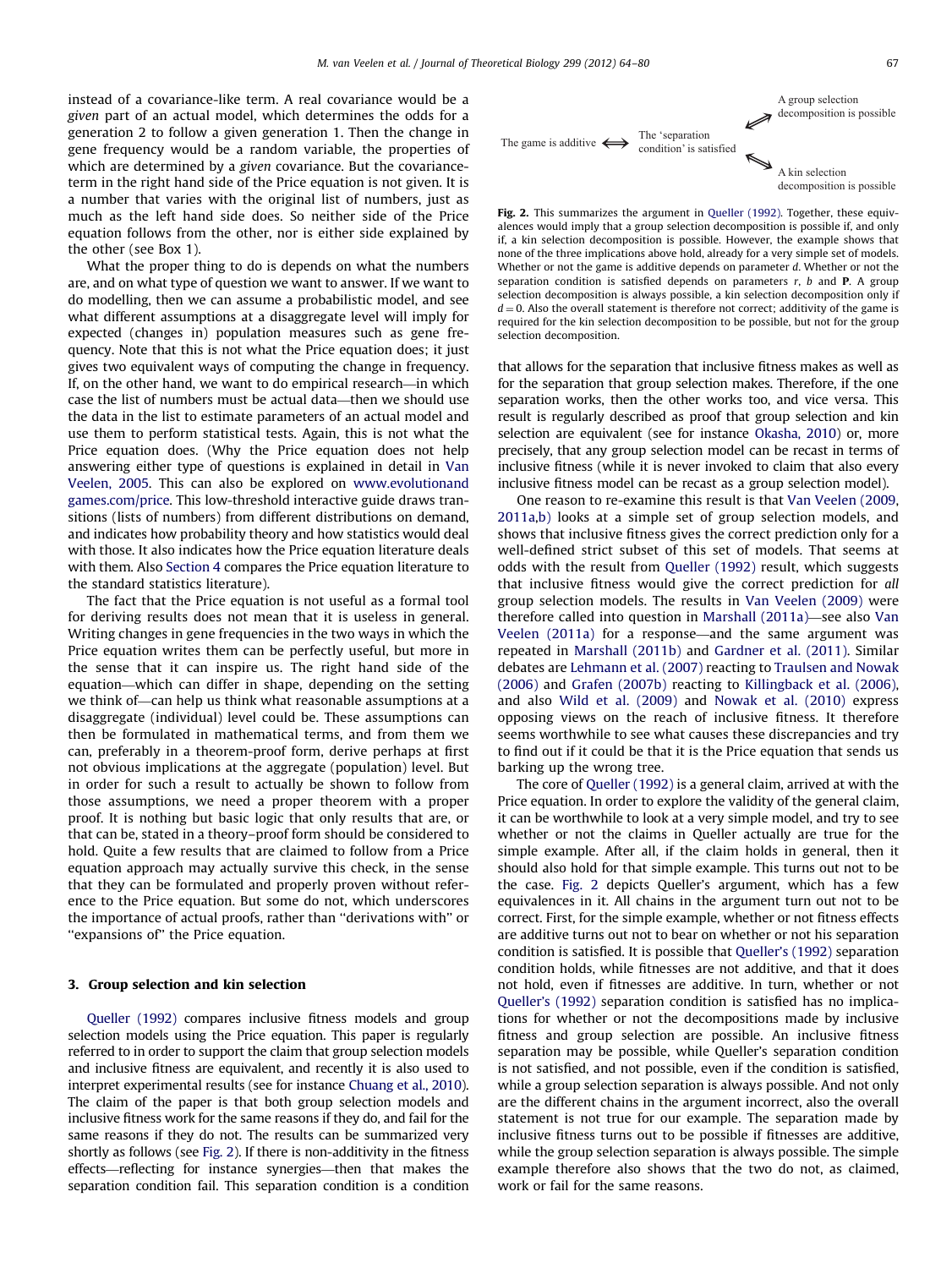Because the group selection/inclusive fitness debate is controversial, we should emphasize that this should not be taken as an argument in favour of, or against, either group selection theory or inclusive fitness. It is only a check on the claim whether or not separations are possible, and makes no claim whatsoever about how helpful either separation is.

Also, it should be noted that there are models that are not group selection models, but for which inclusive fitness can give the correct prediction. One example is [Grafen \(2007a\),](#page-16-0) who reanalysed results on the cycle from [Ohtsuki and Nowak \(2006\),](#page-16-0) and concluded that there an inclusive fitness approach also leads to the correct prediction. [Lion et al. \(2011\)](#page-16-0) also argue that there are models that are not group selection models, where an inclusive fitness approach gives the correct prediction.

#### 3.1. The simple example

#### 3.1.1. The dynamics

For the simple example, it is relatively easy to use the replicator dynamics, as defined in [Van Veelen \(2011b\)](#page-16-0) for n-player games and population structure. This is a perfectly regular, ordinary model (or set of models). It is also relatively easy to work with, because it is deterministic. The shortest way to write this generalized replicator dynamics is as follows:

$$
p = p(1-p)[\overline{\pi}_C - \overline{\pi}_D]
$$
\n<sup>(1)</sup>

where  $\overline{\pi}_C$  and  $\overline{\pi}_D$  are the average payoffs of C-players and Dplayers, respectively, incorporating population structure. In continuous time, p is the equivalent of  $\Delta \vec{c}$ .

The replicator dynamics has a great attraction. Because it assumes an infinite population setting in which the population shares evolve deterministically, there is no actual uncertainty in the dynamics of the population shares of the strategies. This implies that many subtleties and possible sources for confusion concerning covariances and sample covariances disappear (see also [Section 7.5\)](#page-11-0).

#### 3.1.2. The population structure

The population structure is defined by frequencies of different types of groups. Groups can be composed of  $0$  cooperators and  $n$ defectors, 1 cooperator and  $n-1$  defectors, and so on, and a population state will be characterized by the frequencies of those different types of groups. They are denoted by  $f_i, i = 0, \ldots, n$ , where  $f_i$  is the frequency of groups with *i* cooperators and  $n-i$  defectors in it. In order for  $f = (f_0, \ldots, f_n)$  to be a consistent population state, these frequencies have to satisfy the following conditions;  $0 \le f_i \le 1$  for all *i* and  $\sum_{i=0}^{n} f_i = 1$ . Also, obviously, the frequency of cooperators in the population as a whole is given by  $p = (1/n)$  $\sum_{i=0}^n$  if <sub>i</sub>.

#### 3.1.3. The game

In [Van Veelen \(2011a\),](#page-16-0) the payoffs are denoted by  $\pi_{C,i}$ ,  $i = 1, \ldots, n$  and  $\pi_{D,i}$ ,  $i = 0, \ldots, n-1$ , which are the payoffs to a cooperator, resp. defector, if there are in total  $i$  cooperators in a group. For the simple example, we will use a payoff matrix from [Queller's \(1985\)](#page-16-0).<sup>2</sup>

$$
\begin{array}{ccc}\nC & D \\
C & b-c+d & -c \\
D & b & 0\n\end{array}
$$

In other words, we take  $\pi_{C,1} = -c$ ,  $\pi_{C,2} = b - c + d$ ,  $\pi_{D,0} = 0$  and  $\pi_{D,1} = b.$ 

The replicator dynamics can also deal with entries in the payoff matrix that are frequency dependent (see [Taylor and](#page-16-0) [Jonker, 1978,](#page-16-0) in which the replicator dynamics are presented in a much more general form than they are normally used. [Van](#page-16-0) Veelen  $(2009)$  also allows for c and b to be frequency dependent, and see also [Van Veelen, 2011a,b,](#page-16-0) and [Appendix C\)](#page-15-0). Here we make a counterexample, which implies that if an example with payoffs that are not frequency dependent contradicts the result, examples with frequency dependence will not change that.

#### 3.1.4. Genotype and phenotype

We will, for simplicity, assume throughout that phenotype and genotype are binary;  $P, G \in \{0,1\}$ . In Sections 3.3.1[–3.3.3](#page-5-0) we will assume that phenotype and genotype are the same. In [Section 3.4](#page-5-0) we will assume that having the cooperative genotype only implies a certain probability of expressing it;  $P(P = 1) = P \cdot G$ . That is, if your genotype is 0, then your phenotype will be zero too, but if your genotype is 1, then your phenotype is 1 with probability **P** and 0 with probability 1–**P**, with  $0 \le P \le 1$ . This makes it a very simple, relatively tractable model for which we can explore whether or not Queller's general statements, derived with the Price equation, hold.

#### 3.2. Claims and results

For the simple example it is shown that the separation condition is satisfied if  $r=0$ ,  $b=0$ ,  $P=0$  or  $P=1$ , while the separation condition is not satisfied at frequencies  $p \in (0,1)$  if  $r>0$ ,  $b>0$ , and  $0<\mathbf{P}<1$ . On the other hand, if we look at the possibility of decomposing fitness, then it turns out that the relevant condition for the inclusive fitness decomposition is that  $d=0$ , while a group selection decomposition, as described in [Queller \(1992\),](#page-16-0) is always possible. Again, how useful such a decomposition is, is a matter of debate. The important point however is that it is always possible, whether or not  $d = 0$ . This clearly contradicts the claim in [Queller \(1992\),](#page-16-0) as all of the parameters that determine whether the separation condition holds turn out to be irrelevant for the actual decompositions. Also the overall claim is contradicted; sometimes a group selection decomposition is, and a kin selection decomposition is not possible.

In order to ease our way into the model, we start with the case where phenotype and genotype are the same, or, in other words, where  $P = 1$ . This implies that the separation condition from [Queller \(1992\)](#page-16-0) is satisfied. For this case we will compare the possibilities of the two ways of decomposing fitness. Then we will move on to the more general case with  $0 \le P \le 1$ , summarize the separation condition for this model, and look again at the two ways of decomposing fitness. This is followed by a discussion of the separation condition and what that implies for this model. This discussion is perhaps the most difficult to follow, but it is also the most important, because it relates the good intuition that is behind it to standard, but rigorous statistics.

A lot of the work is actually rather dull algebra, so the sections below will all refer to appendices where all kinds of variances, covariances and conditions are computed.

#### 3.3. Phenotype = genotype

#### 3.3.1. Inclusive fitness

In order to achieve the inclusive fitness decomposition, we follow the section ''Inclusive Fitness'' from [Queller \(1992\),](#page-16-0) and apply it to the replicator dynamics example. We will use a natural correspondence for  $n=2$  between relatedness and frequency on the one hand and frequencies of different types of groups on the

<sup>2</sup> Section [7.3](#page-10-0) and [Appendix C](#page-15-0) discuss the distinction between payoffs and fitness effects. Here the matrix entries are payoffs.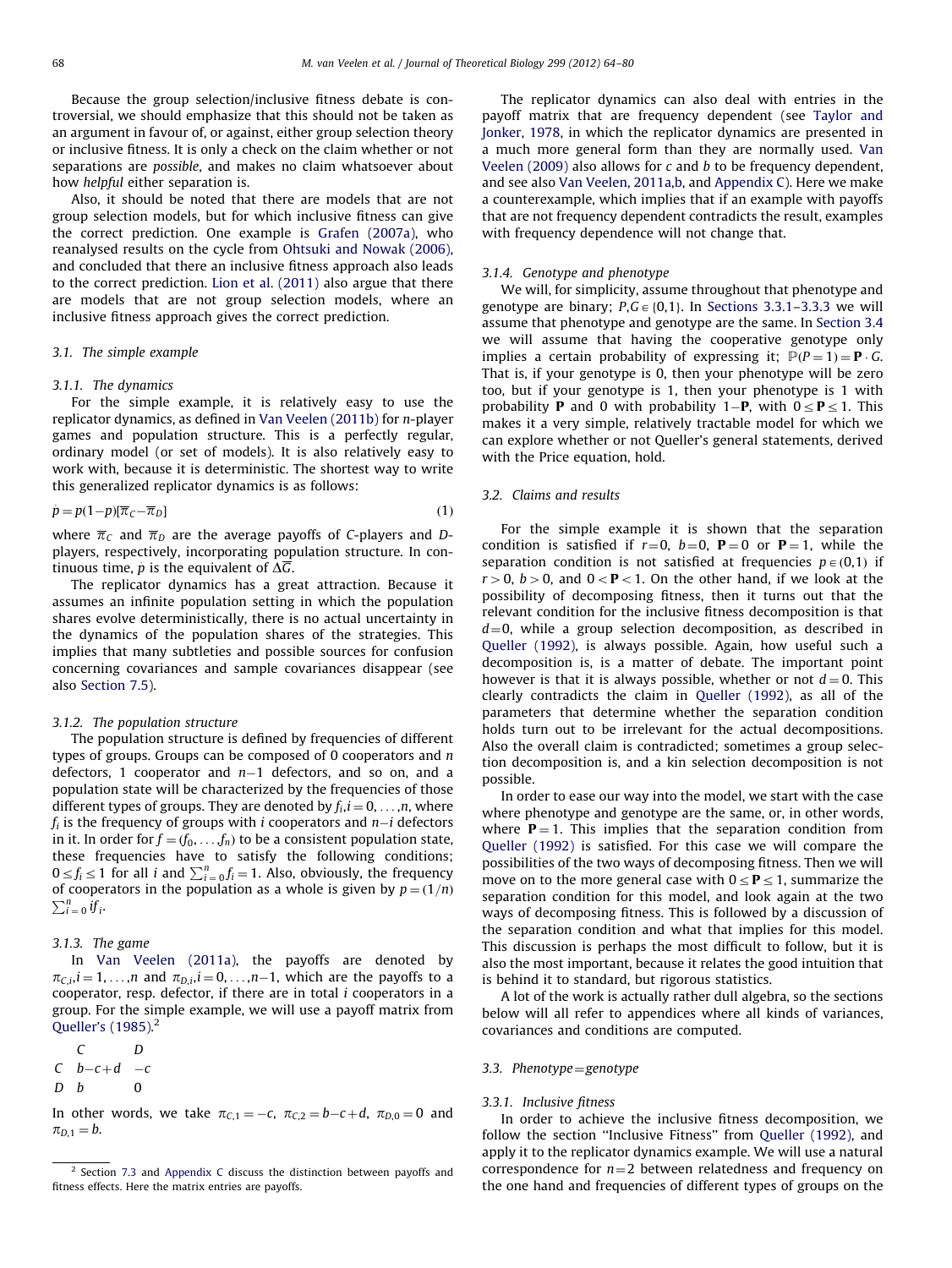<span id="page-5-0"></span>other (see [Bergstrom, 2003,](#page-16-0) or Section 3.3 of [Van Veelen, 2011b\)](#page-16-0); if we take  $f_0(p) = (1-r)(1-p)^2 + r(1-p)$ ,  $f_1(p) = (1-r)2p(1-p)$  and  $f_2(p)=(1-r)p^2+rp$ , then r can naturally be interpreted as relatedness.

If we combine the payoff matrix from [Queller \(1985\)](#page-16-0)<sup>3</sup> with this population structure in the generalized replicator dynamics, we get the following dynamics (see [Van Veelen, 2011a,b\)](#page-16-0)

$$
p = p(1-p)[rb - c + (r + (1-r)p)d]
$$
\n(2)

With the translation provided in [Van Veelen \(2011a\),](#page-16-0) this is equivalent to Eq. (2) in [Queller \(1985\)](#page-16-0), assuming that genotype and phenotype are the same, and for  $d=0$  to Eq. (16) in [Queller](#page-16-0) [\(1992\),](#page-16-0) again assuming that genotype and phenotype are the same.

As [Marshall \(2011a\)](#page-16-0) and [Queller \(1985\)](#page-16-0) already pointed out, this is not Hamilton's rule if  $d \neq 0$ , and therefore it is better to refer to it as Queller's rule. If indeed  $d \neq 0$ , then this prevents the separation of fitness effects and population structure. If  $d=0$ , then we have equal gains from switching—or additive fitness effects—and the separation is possible.

In order to visualize the separation, which is possible if  $d=0$ , we can write what the formula implies if we assume that  $d$  is indeed 0;

$$
\dot{p} > 0 \Leftrightarrow r > \frac{c}{b} \tag{3}
$$

Here we have population structure on the one hand of the inequality sign (r) and fitness effects on the other ( $b/c$ ). [Van](#page-16-0) [Veelen \(2011a\)](#page-16-0) shows that inclusive fitness is only a meaningful concept if it means that it allows for such a separation of population structure and fitness effects. [Van Veelen \(2011b\)](#page-16-0) shows that such a separation is only possible for  $d=0$ .

#### 3.3.2. Group selection

In order to achieve the most natural separation of betweengroup selection and within-group selection, we will follow the section "Group Selection" from [Queller \(1992\)](#page-16-0) and apply his recipe to the same example.

At first there seems to be a problem with the application of the Price equation to our particular replicator dynamics. The equation, as formulated by [Price \(1970\)](#page-16-0), assumes that we know who in the next generation is whose offspring. This is not specified in the (generalized) replicator dynamics. What we can do, however, is start by simply computing the first term in the separation suggested in [Queller \(1992\)](#page-16-0), which is the (so-called) covariance between the average phenotype in the group and average fitness (note that phenotype and genotype still are the same here). Once we have the first term, this implies that the other term must be the remainder. It turns out that this gives a perfectly reasonable separation of the effects of between-group and within-group selection.

The more detailed derivation, as well as a suggestion of the more general version, are in [Appendix A](#page-12-0). The separation we arrive at there is

between group selection  
\n
$$
\dot{p} = p(1-p) \left[ \frac{\overline{b-c}}{2} (1+r) + [r + (1-r)p]d \right] - p(1-p) \left[ \frac{\overline{b+c}}{2} (1-r) \right]
$$
\n(4)

The first term on the right hand side, including the  $p(1-p)$ , is the  $Cov(G_g, W_g)$  from [Queller \(1992\)](#page-16-0) (see [Queller, 1992, p. 548](#page-16-0), and the derivation in [Appendix A](#page-12-0)). It is also clear that (2) and (4) are equivalent.

This is what we get when we apply the group selection separation from [Queller \(1992\)](#page-16-0) to this simple example. It also makes perfect sense as a separation of the two effects, because (1)  $b-c$  is the (baseline) efficiency gain to a group of cooperating, and hence should feature in the between group term,  $(2)$  d is the bonus in uniform cooperative groups, and hence should only feature in the between-group selection term, (3)  $b+c$  is how much the cooperators in mixed groups put themselves at a disadvantage relative to the defectors, hence should feature in the within-group selection term, and  $(4)$  a high r increases the between-group selection term, and decreases the within-group selection term.

Again we can visualize this particular separation:

between group selection  
\n
$$
p > 0 \Leftrightarrow \boxed{\frac{b-c}{2}(1+r) + [r+(1-r)p]d}
$$
  $\times \boxed{\frac{b+c}{2}(1-r)}$  (5)

This separation is also perfectly consistent with the simple summary of how group selection works in [Wilson and Wilson](#page-16-0) [\(2007, p. 345\).](#page-16-0)

#### 3.3.3. Do these separations work or fail for the same reasons?

If we look at the first separation—the inclusive fitness one as reflected in (3)—then we see that it is possible for  $d=0$  (or, more general, under generalized equal gains from switching; see [Van](#page-16-0) [Veelen, 2009,](#page-16-0) [2011b](#page-16-0)) and not possible for  $d \neq 0$ . So it is possible if fitness effects are additive, and not possible if they are not.

If we look at the second separation—the group selection one as reflected in (4)—then it is first of all worth observing that both terms actually depend on population structure as well as fitness effects. In that sense they both are compound terms. This implies that perhaps this decomposition may be of limited use. But the more important observation here is that the value of d has no effect whatsoever on the possibility of this separation. Whether d equals 0 or not, it is always possible to separate the total effect in a between-group term and a within-group term. This also generalizes to groups larger than 2. Hence, contrary to the claim in [Queller \(1992, p. 555\),](#page-16-0) non-additive fitness effects do not prevent us to separate the total effect into a between- and a within-group effect.

# 3.4. What if phenotype and genotype are not necessarily the same?

Now suppose that having a gene for cooperation only implies that, independent of the group composition, it is expressed (that is, it leads to cooperative behaviour) with probability P. The kin selection decomposition then becomes (see [Appendix B.1\)](#page-12-0)

$$
\dot{p} = \mathbf{P}p(1-p)(rb - c + (r + (1-r)p)\mathbf{P}d)
$$
\n(6)

Again, this is *not* Hamilton's rule if  $d \neq 0$ , and therefore it is better to refer to it as a version of Queller's rule. If indeed  $d \neq 0$ , then this prevents the separation of fitness effects and population structure. If  $d=0$ , then we have equal gains from switching, and the separation is possible. Note that if  $d \neq 0$ , then **P** not only matters for the speed of selection, but also for what the fixed point of this dynamics is.

In order to visualize the separation, which is possible if  $d=0$ , we can assume that d is indeed 0 and write an implication of the formula as:

$$
\dot{p} > 0 \Leftrightarrow r > \frac{c}{b} \tag{7}
$$

Of course it is only possible to separate population structure (reflected by the r) from the payoffs or fitness effects (reflected by  $\frac{b}{c}$ ) if  $d \neq 0$ .

<sup>3</sup> Section [7.3](#page-10-0) and [Appendix C](#page-15-0) discuss the distinction between payoffs and fitness effects. Here the matrix entries are payoffs.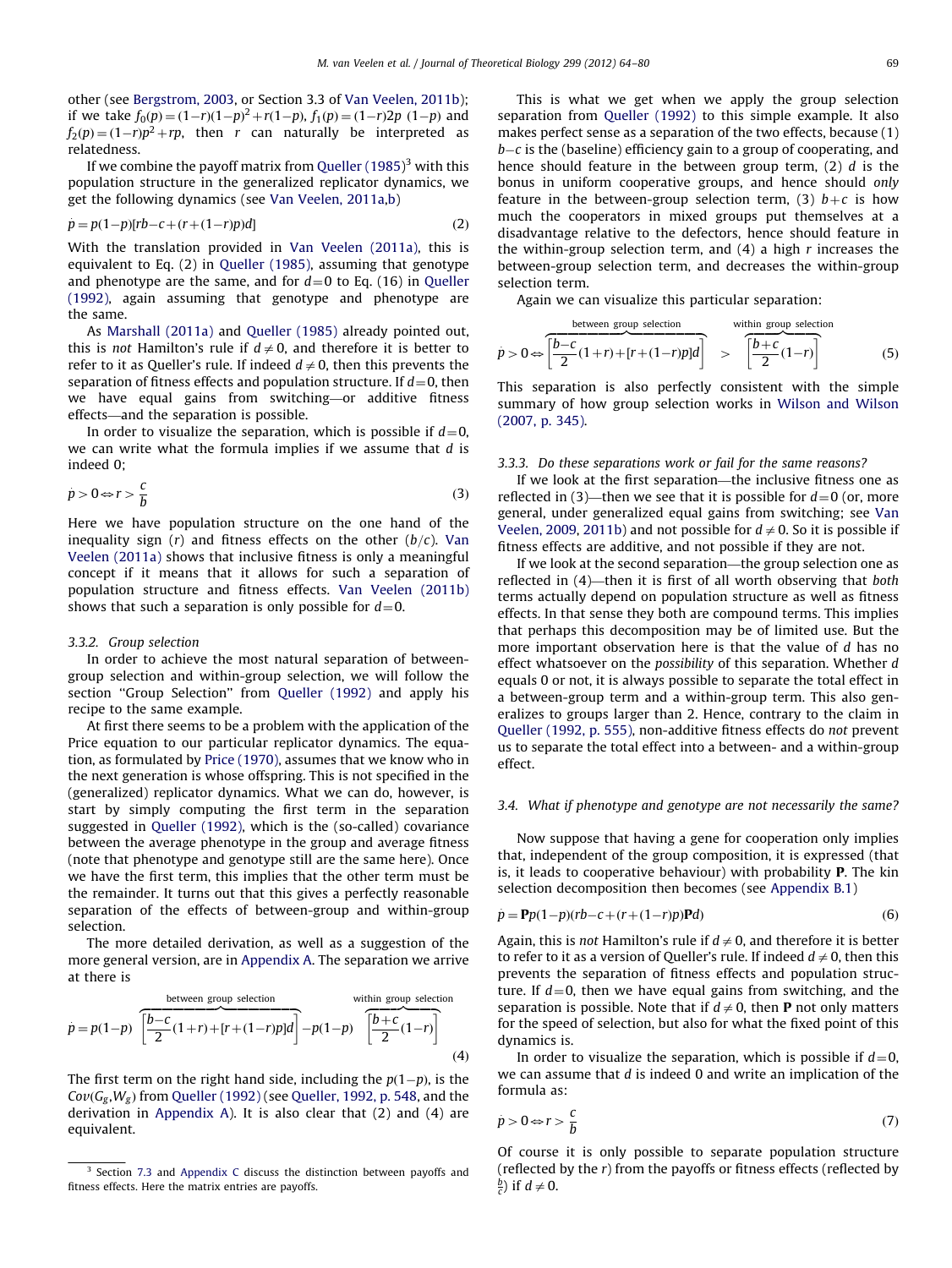<span id="page-6-0"></span>The group selection decomposition becomes (see [Appendix](#page-13-0) [B.3\)](#page-13-0):

between group selection  
\n
$$
p = \mathbf{P}p(1-p) \left[ \frac{b-c}{2} (1+r) + [r + (1-r)p] \mathbf{P}d \right] - \mathbf{P}p(1-p) \left[ \frac{b+c}{2} (1-r) \right]
$$
\n(8)

Again, we can visualize this particular separation:

between group selection  
\n
$$
\dot{p} > 0 \Leftrightarrow \left[\frac{\overline{b-c}}{2}(1+r) + [r + (1-r)p] \mathbf{P}d\right] > \left[\frac{\overline{b+c}}{2}(1-r)\right]
$$
\n(9)

Again, the formulas show that P has an effect on the speed as well as the direction of selection.

These two ways to decompose the change in frequency still imply that whatever was said about separation for the case where phenotype and genotype are equal, still applies here; one cannot say that these separations work or fail for the same reasons.

Because the link between the two decompositions was supposed to run through Queller's separation condition, it is also interesting to look at how this condition relates to these separations. The separation condition (see Section 3.5) is satisfied for our example if  $r=0$ , or if  $b=0$ , or if  $P=0$  or  $P=1$ , while the separation condition is not satisfied if  $r>0$ ,  $b>0$  and  $0<\mathbf{P}<1$ . The actual separations for our example above however show that all possibilities and impossibilities of separation do not depend on the values of  $r, b$  and  $P$ .

#### 3.5. The separation condition

[Queller \(1992\)](#page-16-0) uses the Price equation, and a familiar problem with the use of the Price equation is that it is not always clear whether this equation is meant to answer a question concerning a (probabilistic) model, or a statistical question. The mix-up between probability theory and statistics is a returning problem in the Price equation literature [\(Van Veelen, 2005](#page-16-0); [Van Veelen](#page-16-0) [et al., 2010](#page-16-0), see also [www.evolutionandgames.com/price,](www.evolutionandgames.com/price) and this paper is no exception. On page 543 we find the following equation (Eq. (3) in [Queller, 1992\)](#page-16-0):

$$
G = \alpha_G + \beta_{GP} P + \varepsilon_G \tag{10}
$$

where P is the phenotypic value and where  $\alpha_G$  and  $\beta_{GP}$  are the intercept and slope of the best-fit regression equation. The  $\varepsilon_{G}$ 's are residuals, which may differ for each individual and which describe the difference between breeding value predicted by the regression and the actual breeding value.

The right hand side of this equation is then used to replace G in Eq. (1) in [Queller \(1992\)](#page-16-0)— $\Delta G = Cov(G,W)$ —after which we arrive at Eq. (4) in [Queller \(1992\)](#page-16-0)

$$
\Delta G = Cov(\alpha_G, W) + \beta_{GP} Cov(P, W) + Cov(\varepsilon_G, W)
$$
\n(11)

The separation condition is then that  $Cov(\varepsilon_G, W) = 0$ .

The first thing to notice is that the presence of a best-fit regression equation and residuals, inevitably implies that data have been used to arrive at those  $\alpha_G$ ,  $\beta_{GP}$  and  $\varepsilon_G.^4$  The first two then are estimates of some true values, assuming that the relation between genotype and phenotype is indeed a linear one as suggested by Eq. (10). In a modelling context, on the other hand, best-fit regressions and residuals are out of place; if we are only modelling, we know all parameters, and we do not need any bestfit regression equation, nor are there residuals (note that residuals and disturbances are not the same!) This implies that the only setting in which Eq. (10) and its description makes sense is one in which we have been using data in order to do statistics.

Yet everything else in the paper is about modelling; the papers central message concerns properties of different models, which are compared to each other. As such, it is natural that the paper is not at all about standard statistical concerns, such as biases of estimates or hypothesis testing (which are the standard things to look at in statistics). Given these two mutually exclusive ingredients, it is not clear what Eq. (11) is supposed to be. Is it an equation that does statistics, and concerns data? Or is it an equation that describes properties of a model? It is in any case not fully consistent with either option.

Also the separation condition itself does not have a consistent interpretation. On the one hand,  $\varepsilon_G$  is the result of a combination of an estimation procedure (OLS, which is short for ordinary least squares) and data. The W on the other hand belongs to a model, the properties of which we want to describe, but that have nothing to do with data. As such, it is not a well-defined condition, because it is not clear whether it is a condition that a model has to satisfy, or if it is a restriction that the data have to satisfy.

That however does not mean that we cannot distill what the underlying intuition could be and see if we can describe a consistent version of the condition that  $Cov(\varepsilon_G, W) = 0$ , or at least find out what it would imply for our simple example. There are actually two routes along which we can find an answer to the question what it would imply for our simple example. Fortunately both routes lead to the same answer.

3.5.1. Route 1

Suppose that indeed, as in our example, phenotype and genotype are binary— $P$ ,  $G \in \{0,1\}$ . Suppose furthermore that indeed  $P(P = 1) = P \cdot G$ , that is, if the genotype is 0, then the phenotype will be 0 too, and if the genotype is 1, then the phenotype is 1 with probability **P** and 0 with probability  $1-P$ ,  $0 \leq P \leq 1$ . Suppose furthermore that we do not know the actual value of P, and that we would like to estimate it statistically—which implies that the numbers are data. A very simple and accurate procedure would be to count all instances where  $P=1$  and  $G=1$  (under the assumption of the model,  $G=1$  is redundant) and divide it by all instances where  $G=1$ . This is equivalent to the solution of the least square regression of P on G. Note that here we will follow the statistical convention and let  $\alpha_P$ and  $\beta_{PG}$  denote the true values and  $\hat{\alpha}_P$  and  $\beta_{PG}$  their estimates.

$$
P = \alpha_P + \beta_{PG} G + \varepsilon_P \tag{12}
$$

With this OLS regression we get

$$
\widehat{\beta}_{PG} = \frac{\text{Sample covariance } (G, P)}{\text{Sample variance } (G)} = \frac{\overline{P} - \overline{PG}}{\overline{G} - \overline{GG}} = \frac{\overline{P}}{\overline{G}} \tag{13}
$$

which is exactly what the straightforward method gave us. The expected value of this estimator is  $\mathbb{E}[\beta_{PG}] = \mathbb{E}[\overline{P}/\overline{G}] = \mathbf{P}$ . This is also what we find when we use

$$
\mathbb{E}[\widehat{\beta}_{PG}] = \frac{Cov(G, P)}{Var(G)} = \frac{p(1-p)\mathbf{P}}{p(1-p)} = \mathbf{P}
$$
  
Furthermore  $\widehat{\alpha}_P = \overline{P} - \widehat{\beta}_{PG}\overline{G}$  and

$$
\mathbb{E}[\widehat{\alpha}_P] = p\mathbf{P} - \frac{p(1-p)\mathbf{P}}{p(1-p)}p = 0
$$

The regression in Queller goes in the other direction (this is Eq. (10) above).

$$
G = \alpha_G + \beta_{GP} P + \varepsilon_G
$$

<sup>&</sup>lt;sup>4</sup> In statistics it is common practice to distinguish between the true value and the estimate, for instance by denoting the true values by  $\alpha_G$  and  $\beta_{GP}$  and the estimates by  $\widehat{\alpha}_G$  and  $\beta_{GP}$  or  $a_G$  and  $b_{GP}$ . Here the  $\alpha_G$  and  $\beta_{GP}$  are described as the estimates, which is a bit unfortunate given standard statistical notation.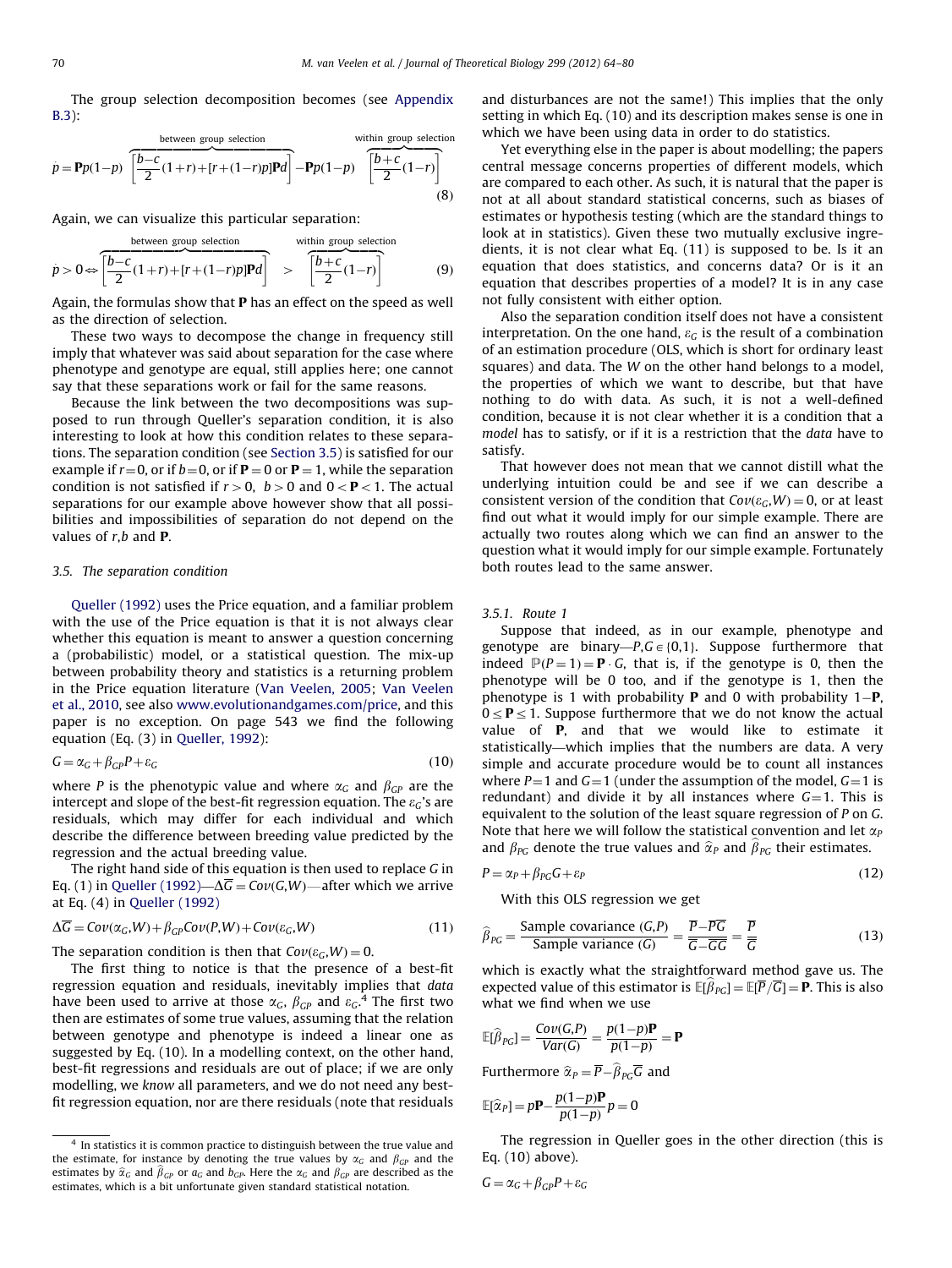With this OLS regression we get

$$
\widehat{\beta}_{GP} = \frac{\text{Sample covariance}(G, P)}{\text{Sample variance}(P)}\tag{14}
$$

for which

$$
\mathbb{E}[\widehat{\beta}_{GP}] = \frac{Cov(G, P)}{Var(P)} = \frac{p(1-p)\mathbf{P}}{p\mathbf{P}(1-p\mathbf{P})} = \frac{1-p}{1-p\mathbf{P}}
$$

Furthermore

$$
\widehat{\alpha}_G = \overline{G} - \widehat{\beta}_{GP} \overline{P} \quad \text{and} \quad \mathbb{E}[\widehat{\alpha}_P] = p - \frac{1 - p}{1 - pP} pP = \frac{p - pP}{1 - pP}
$$

The expected value of both estimators is now frequency dependent.

This regression, although the wrong way round if we want to find out from the data how phenotype depends on genotype (which is how the actual causality runs) can nonetheless be given a meaningful interpretation. If we take the expected values of  $\hat{\alpha}_G$ and  $\beta_{CP}$  and fill them in the equation—and if we have many observations, we are relatively confident that the estimators will be close to those values—then  $\alpha_G + \beta_{GP}P$  gives us the expected value of G given P. If  $P=1$ , then

$$
\alpha_G + \beta_{GP}P = \frac{p - p\mathbf{P}}{1 - p\mathbf{P}} + \frac{1 - p}{1 - p\mathbf{P}} \cdot 1 = 1
$$

which is obviously the expected genotype if  $P=1$ , because  $P = 1, G = 0$  never occurs. If  $P = 0$ , then

$$
\alpha_G + \beta_{GP}P = \frac{p - p\mathbf{P}}{1 - p\mathbf{P}}
$$

while Bayes rule gives us the same answer

$$
\mathbb{P}(G=1|P=0) = \frac{\mathbb{P}(G=1,P=0)}{\mathbb{P}(P=0)} = \frac{p(1-\mathbf{P})}{1-p+p(1-\mathbf{P})} = \frac{p-p\mathbf{P}}{1-p\mathbf{P}}
$$

This is the expected genotype conditional on  $P = 0$ , because G and P are binary variables.

Therefore, if we are curious what the expected value of the genotype is, conditional on the phenotype, then this regression can be seen as informative. If new data are generated from the same data generating process, but now the genotype is not observed, then this gives the right conditional probabilities.

One might however be able to do a better job at estimating the chances that a data point is  $G=0$  or  $G=1$  if these new data also include fitnesses. In the extreme case with  $r=1$  (and  $n=2$ ), having the gene but not expressing it leads to a payoff of  $b$  with probability P (the probability with which the other, who has it too because  $r=1$ , expresses it) or of 0 with probability  $1-P$ . Not having the gene always leads to a payoff of 0, so in this extreme setting a payoff of b implies that  $G=1$  with certainty, and not with probability  $\hat{\alpha}_G$ . In other words, in this case there is extra information to be extracted from the fitnesses.

More generally, we can look at the following covariance. Suppose that we know  $p$  and  $P$ , and that we take the expected values of  $\hat{\alpha}_G$  and  $\beta_{GP}$  again, that is, we take  $\alpha_G = (p-p\mathbf{P})/(1-p\mathbf{P})$ and  $\beta_{CP} = (1-p)/(1-pP)$ . Then we can look at the disturbances that result from filling in the data in the equation  $G = \alpha_G +$  $\beta_{CP}P+\varepsilon_G$ . In other words, define the disturbances as  $\varepsilon_G = G-\alpha_G$  $\beta_{GP}P$  with  $\alpha_G = (p-pP)/(1-pP)$  and  $\beta_{GP} = (1-p)/(1-pP)$ .

Now we can compute a proper covariance (this is done in Appendix [\(B.5\)\)](#page-14-0)

$$
Cov(\varepsilon_G, W) = \mathbb{E}[\varepsilon_G W] - \mathbb{E}[\varepsilon_G]\mathbb{E}[W]
$$
  
= 
$$
\frac{rbp(1-p)\mathbf{P}(1-\mathbf{P})}{1-p\mathbf{P}}
$$
 (15)

It is clear that this  $Cov(\varepsilon_G, W) = 0$  for all p if  $r = 0$ ,  $b = 0$ ,  $P = 0$  or  $P = 1$ , while  $Cov(\varepsilon_G, W) > 0$  for  $0 < p < 1$  if  $r > 0, b > 0$  and  $0 < P < 1$ .

This also implies that the appropriately constructed sample covariance between  $\varepsilon_G$  and W—where  $\varepsilon_G$  now are actual residuals, using the estimates  $\hat{\alpha}_G$  and  $\beta_{GP}$  instead of the true values  $\alpha_G$  and  $\beta_{CP}$ , and not the true disturbance terms—will converge in probability to a non-zero limit for the number of observations going to infinity. So with a large enough sample, one could detect a nonzero covariance with high confidence.

If this condition is satisfied, then it means that no information about the value of G can be extracted from the value of W, after we have used the value of P. If this condition is not satisfied, there is information left to extract from W.

## 3.5.2. Route 2

There is also a second way to arrive at what the separation condition in [Queller \(1992\)](#page-16-0) must imply for our simple example. The section "The separation condition" in [Queller \(1992\)](#page-16-0) also states that, given that the separation condition is satisfied, Eqs. (5) and (8) in [Queller \(1992\)](#page-16-0) are equivalent. Eq. (5) is  $\Delta \overline{G} = \beta_{GP}Cov(P,W)$  and Eq. (8) is  $\Delta \overline{G} = \beta_{WP}Cov(G,P)$ . The reason why they should be equivalent is that  $\beta_{GP}$  is defined as  $\beta_{GP} = Cov(G, P)/Var(P)$  while  $\beta_{WP}$  is defined as  $Cov(P, W)/Var(P)$ . This equivalence can therefore be summarized with the statement that

$$
\Delta \overline{G} = \frac{Cov(G, P)Cov(P, W)}{Var(P)}
$$
(16)

When we compute all terms in this equation (as is done at the bottom of [\(B.2\)\)](#page-13-0) we find that this is only true if  $r = 0$ ,  $b = 0$ ,  $P = 0$ or  $P = 1$ , while it is not true if  $r > 0$ ,  $b > 0$  and  $0 < P < 1$ , which is exactly what the separation condition implies for our example if we follow Route 1. This confirms our interpretation of the separation condition, because Eqs. (5) and (8) in [Queller \(1992\)](#page-16-0) are only claimed to be equivalent if the separation condition is satisfied.

## 3.6. Group selection and inclusive fitness are not always equivalent

[Queller \(1992, p. 541\)](#page-16-0) summarizes his results as follows.

 $\cdots$  inclusive fitness and group selection  $[\cdots]$  achieve their simplicity in the same way: the separation of fitness parameters from genetic parameters. As a result, the models succeed and fail in ways that pertain to quantitative genetics models in general. Moreover, inclusive fitness models and group selection models are extremely similar to each other. Their only fundamental difference is in how they choose to decompose fitness. Other differences are trivial matters of the form of presentation. The two models work for the same reason, and they fail (to be exact) under the same condition.

The condition is specified at the end of the paper (p. 555)

Both fail when non-additive fitness raise the level of complexity beyond what can accurately be described by the two pairs of parameters.  $[ \cdots ]$  the group selection models suffer from the same non-additivity problem that has caused problems for inclusive fitness models.

When we work out a simple example, this turns out not to fit this picture. The group selection separation suggested in Queller, and applied to a simple example, turns out to be possible, whether or not fitnesses are additive. Because the within-group selection term and the between-group selection term are both compound terms, that have fitness parameters in them as well as parameters that represent population structure, one can perhaps argue that this separation may be of limited use. But the point concerns the possibility, and not the usefulness of the separation. And the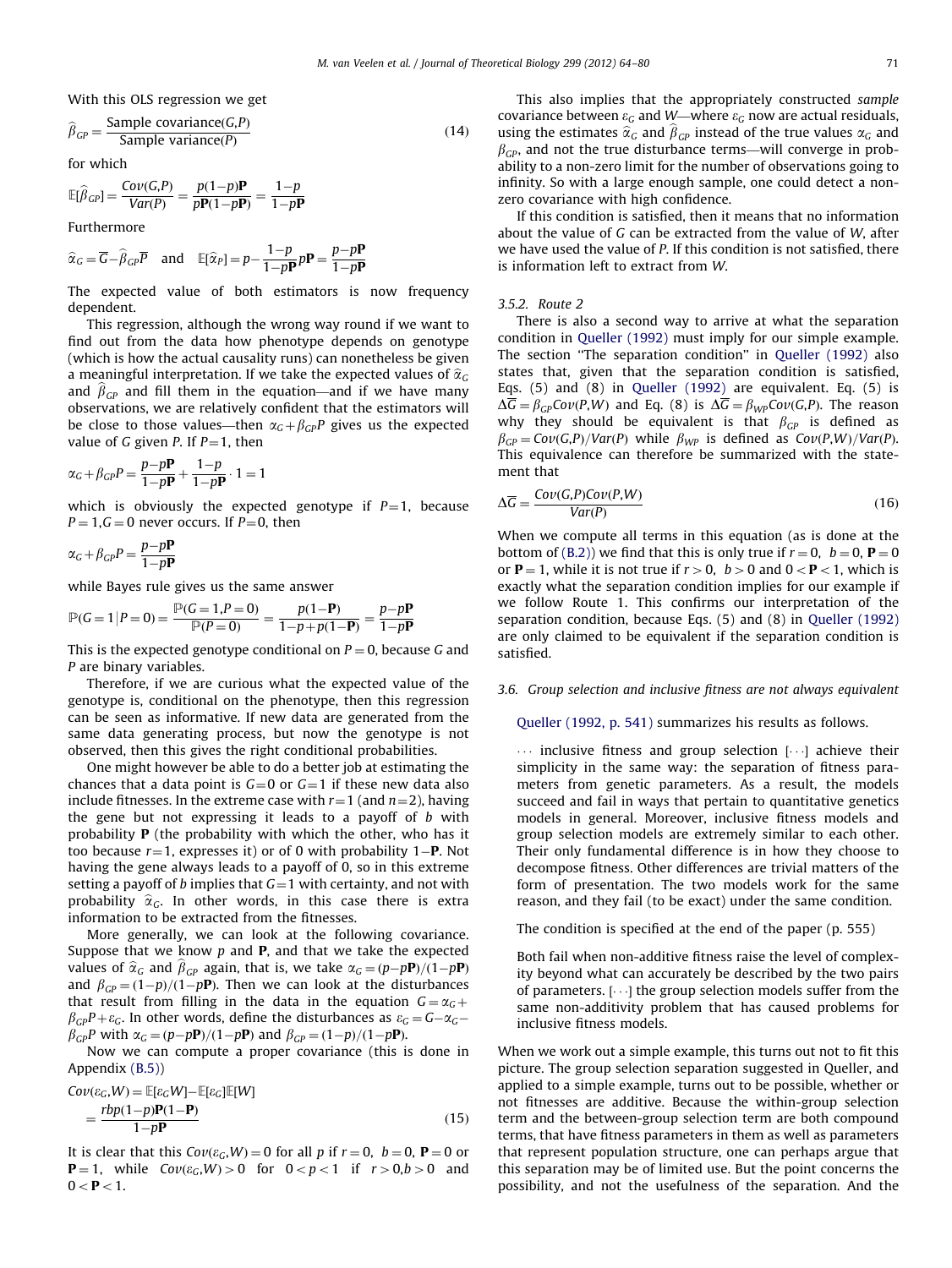<span id="page-8-0"></span>possibility is completely unaffected by the additivity of fitness effects (here: the value of  $d$ ).<sup>5</sup>

The inclusive fitness separation however is only possible if  $d=0$ . One can make an extension of the rule that incorporates d (Queller's rule instead of Hamilton's rule), but that rule does not achieve the separation that defines inclusive fitness (see [Van](#page-16-0) [Veelen, 2011a,b\)](#page-16-0). The inclusive fitness separation can perhaps be seen as more useful than the separation that group selection suggests, because it actually separates fitness parameters from population structure. It is however not always possible.

The argument in [Queller \(1992\)](#page-16-0) why both separations fail together is that non-additive fitness makes the model fail his separation condition. It is shown that, whichever position one takes on the usefulness of the different separations, this simply cannot be a correct argument. For our example, whether or not Queller's separation condition is satisfied depends on the values of relatedness  $r$ , benefit  $b$ , and the expression probability **P** of the cooperative behaviour for carriers of the cooperative gene. Additivity on the other hand is determined by the value of the synergy parameter d. For our example, the separation condition therefore has nothing to do with additivity, nor with the possibilities of separation.

#### 4. How the Price equation relates to the statistical literature

A key ingredient of the confusion that surrounds the Price equation is that it uses the word covariance to denote a term that is not a covariance. The term can best be described as a function, the value of which depends on a list of numbers (see [Section 2](#page-1-0) and Box 1). If those numbers are data, then this term is the sample covariance. If those numbers are ''just numbers'', then this term is not even that. Certainly it is not a covariance, which is a well descript property of the joint distribution of two random variables.

When he published his equation in 1970, George Price worked at the Galton Lab at UCL. There is a touch of irony to the fact that he did not use the insights of Karl Pearson, who was the first Galton professor from 1904 to 1933. Pearson was the first to rigorously define covariance as a property of the joint distribution of two random variables, and distinguish that from the sample covariance, which is a random variable itself, and an unbiased estimator of a true covariance. These definitions, and the distinction between them, are at the basis of modern statistics. It is very unfortunate that George Price did not couple his good intuition with Pearson's rigorous mathematics, that was readily available in 1970.

Also the subsequent literature on the Price equation has developed almost completely separately from the probability theory and statistics literature. A telling sign of this is that in the vast Price equation literature, we have not been able to find a single instance of a statistical test being performed, nor of a proper parameter estimate.<sup>6</sup> Nor have we found more general statements concerning the properties of statistical tests—such as the chances of false positives or false negatives—or properties of estimators—such as unbiasedness, having minimum variance or asymptotic efficiency. For instance, if the numbers in the Price equation are data, and covariance-like term in the Price equation were to be used as an estimation of the true covariance (which is possible, because it is the sample covariance if it uses data), it would be normal to remark that, with a slight change in the denominator, it is unbiased. While these matters are at the core of the statistics literature—it is standard practice to check for these properties for every new estimator or statistical test proposed— none of these issues feature in the Price equation literature. This should worry us seriously, because there is no reason to think that statistics in biology should be any different from statistics in any other field of science. The models may differ, but what we should look at and worry about when we test them statistically should be the same.

Something quite similar holds for the Price equation and probability theory. Stochastic properties of models that we tend to care for concern expectations and variances of random variables, and describe asymptotic properties, and how properties of stochastic systems can be close to or far away from what they are in the limit. This is not what features in the Price equation literature, in spite of the fact that evolutionary predictions can perfectly well be stated in terms of stochastic systems. In order to get an intuition for why some common practices in the Price equation literature are in fact impossible to reconcile with probability theory, and also impossible to reconcile with statistics, we have made an online tutorial ([www.evolutionandgames.](www.evolutionandgames.com/price) [com/price\)](www.evolutionandgames.com/price). The program will draw transitions (lists of numbers) from a set of different distributions on demand, and indicates how the Price equation literature deals with those. It also indicates how probability theory and how statistics would deal with the same lists of numbers. This should indicate the peculiar place the Price equation has in the probability theory and statistics literature.

That, however, does not at all mean that the intuition for the Price equation itself, nor for ideas inspired by it, cannot be correct. Nor are all results arrived at with the Price equation are wrong. It is just that even after an inspirational phase with the Price equation, one is still in need of normal probability theory and standard statistics in order to get actual results in theorem–proof form.

## 5. Dynamic insufficiency

Dynamic insufficiency is regularly mentioned as a drawback of the Price equation (see for example [Frank, 1995;](#page-16-0) [Rice, 2004](#page-16-0)). We think that this is not an entirely accurate description of the problem. We would like to argue that the perception of dynamic insufficiency is a symptom of the fundamental problem with the Price equation, and not just a drawback of an otherwise fine way to describe evolution.

To begin with, it is important to realize that the Price equation itself, by its very nature, cannot be dynamically sufficient or insufficient. The Price equation is just an identity. If we are given a list of numbers that represent a transition from one generation to the next, then we can fill in those numbers in both the right and the left hand side of the Price equation. The fact that it is an identity guarantees that the numbers that appear on both sides of the equality sign are the same. There is nothing dynamically sufficient or insufficient about that (this point is also made by [Gardner et al., 2007, p. 209](#page-16-0)).

A model, on the other hand, can be dynamically sufficient or insufficient. For simplicity, we can assume that we have a deterministic model. If we then start with generation 1, we know exactly what generation 2 will be. If the model is dynamically insufficient, then that implies that if generation 2 is different from generation 1,

<sup>&</sup>lt;sup>5</sup> It is also true that the compoundness of the two terms implies that it does not separate fitness parameters from genetic parameters. The separation we find however is totally consistent with what [Queller \(1992\)](#page-16-0) suggests that this separation should be—it is just what we get if we apply the suggested separation there to the simple example—as well as with what for instance [Wilson and](#page-16-0) [Wilson's \(2007\)](#page-16-0) simple summary of group selection would suggest.

 $6$  Two papers in which the Price equation features together with a parameter estimate are [Bowles et al. \(2003\)](#page-16-0) and [Bowles \(2009\)](#page-16-0). However, the statistics in [Bowles et al. \(2003\),](#page-16-0) are just normal regressions, loosely inspired by the Price equation, performed on simulation data, and commented on in [Van Veelen and](#page-16-0) [Hopfensitz \(2007\)](#page-16-0). Also [Bowles \(2009\)](#page-16-0) contains the Price equation as well as an estimate. What is estimated there is Wright's  $F_{ST}$ . This estimation is also done in a normal, traditional way, without actually using anything from the Price equation.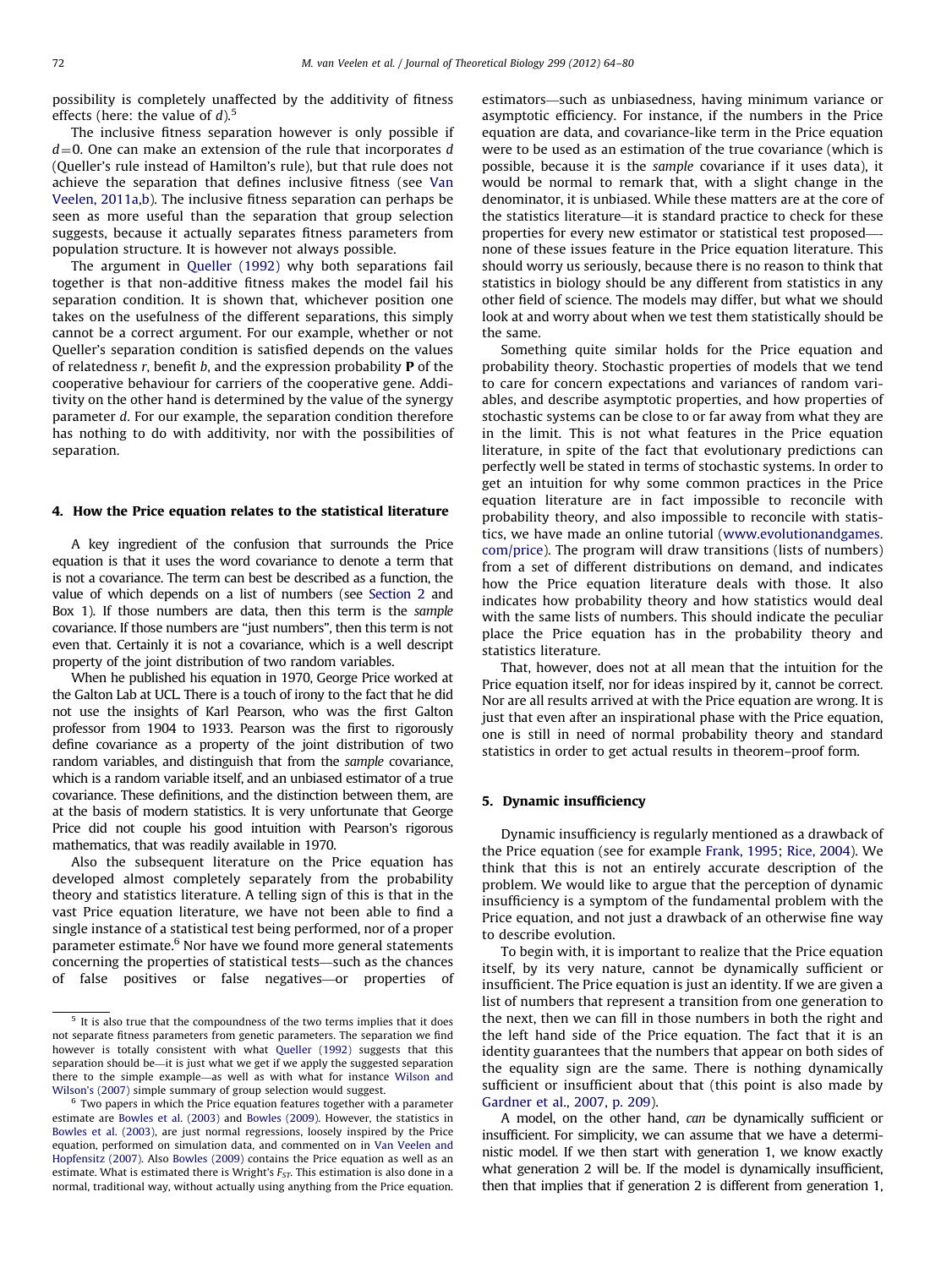<span id="page-9-0"></span>then the model does not specify what happens when we are departing from this new starting point. If on the other hand the model is dynamically sufficient, then that implies that we also know where we go from generation 2, even if it is different from generation 1, and where we go from generation 3, and so on.

If the underlying model is indeed dynamically insufficient, then we have only one step. Therefore we also have only a Price equation for one transition, that writes the change in gene frequency of this one step in two equivalent ways. If the underlying model is dynamically sufficient, then we have a sequence of steps. For each of those steps we can write the change in frequency in two ways with an equality sign in between, as the Price equation does. Notice that for a dynamically sufficient model, we know for all terms in the Price equation how they change as the generations follow each other, and the population evolves according to the model. The Price equation just processes the numbers that reflect the changes as time goes by. This includes the covariance-like term, which therefore typically will change along the path that the model describes. In [Section 7.5](#page-11-0) we describe the model by [Page and Nowak \(2002\),](#page-16-0) which is an example of a dynamically sufficient continuous time model. They also formulate the Price equation for this model at every point in time, completely with a changing covariance-term. This shows that dynamic insufficiency is not in any way a result of the Price equation itself.

The Price equation is not dynamically sufficient or insufficient. The reason why it is nonetheless typically accused of being dynamically insufficient is that, unlike in [Page and Nowak \(2002\),](#page-16-0) it tends to be used in splendid isolation, and not in combination with an explicitly stated model. This is likely to trigger projection onto the Price equation of what implicit, or explicit, but informally stated assumptions are thought to imply. An example of an assumption that is so natural that it is sometimes thought that there is no need to state it in the form of a mathematical property is fair meiosis. [Price \(1970\)](#page-16-0) projected what fair meiosis intuitively is thought to imply onto the Price equation, rather than deriving an actual result of a similar purport (see [Van Veelen, 2005\)](#page-16-0).

With or without an explicit model, reasonable researchers will be aware that in a proper model the true covariance might not be constant. This is of course perfectly sensible. It is however very hard to project a covariance that is not constant onto one single Price equation. But it is not the Price equation that is to blame here, it is the fact that we are projecting implicit or informally stated assumptions onto it. The standard idea concerning dynamic insufficiency is that the Price equation may help understanding or explaining what happened in the step from generation 1 to generation 2, but not the subsequent step from generation 2 to generation 3, because the true covariance might change once arrived in generation 2. But that misses the point. If we would have a model that tells us what generation 3 will be, departing from generation 2, then the numbers that come with this new transition can be filled in the Price equation just as well as those reflecting the transition from generation 1 to generation 2 could. The mistake is that the Price equation did not explain or predict for the first transition either. It does not do anything, other than write the change in frequency in two different ways. The intuition that the true covariance might change during a process of selection is very sensible, but it is more important to notice that if we have an actual model that tells us what the dynamics will be, then the Price equation does not provide an answer to any question pertaining to any step in the selection process. The conclusion that the Price equation is dynamically insufficient is therefore not correct; it is an identity, and as such it cannot be dynamically sufficient or insufficient. The fact that this conclusion is regularly drawn nonetheless, is informative though; it is a sign that it stimulates us to project our intuition onto it. The Price equation then only feels as a dynamically insufficient straightjacket for our intuition.

#### 6. Is there such a thing as Price's theorem?

The literature sometimes mentions the existence of a Price's theorem (see for instance [Rice, 2004](#page-16-0); or [Gardner et al., 2007,](#page-16-0) [p. 208](#page-16-0)). Price himself however does not state a theorem, nor have we been able to find an actual theorem by that name anywhere else in the literature. Whenever Price's theorem is mentioned, however, it tends to come with a reference to the paper in which the Price equation is presented [\(Price, 1970](#page-16-0)). Since the Price equation is a tautology, and a theorem is a tautology that is not obvious enough to be seen through without a proof, we can conclude that Price's theorem can only be the following.

Theorem 1 (Price; biology). If the left hand side is computed as suggested in [Price \(1970\)](#page-16-0), and the right hand side too, then they are equal.

#### **Proof.** See [Price \(1970\)](#page-16-0) or [Van Veelen \(2005\).](#page-16-0)  $\Box$

It is a matter of taste if the proof is considered obvious or not so obvious, and therefore whether the term theorem is justified. What is more important is that this theorem ceases to hold if one of the sides is not computed as suggested. Crossing off terms on either side—which tends to be done in the right hand side, starting with [Price \(1970\)](#page-16-0) himself—therefore causes a violation of the condition for the result to hold, unless these terms happen to be zero (see [Van Veelen, 2005\)](#page-16-0).

The criticism on the Price equation is not that it is wrong. It is not wrong—as long as no terms are crossed off, and as long as we abide the abuse of the term covariance. The criticism on the Price equation is that, by lack of assumptions, it cannot be used for deriving results that imply predictions. It is equivalent to Cruijff's footballogism; Theorem 1 just states that the change in gene frequency equals the change in gene frequency. It is not incorrect, but it is not very helpful either, equivalent as it is to Johan Cruijff's theorem.

Theorem 2 (Cruijff; football). If team A scores more goals than team B, then team A wins.

Proof. Follows directly from the definition of winning.

Please note that both Theorem 1 and Theorem 2 do not produce predictions. If a theorem is to produce a prediction, it must have assumptions in it. Starting from those, the theorem then derives a prediction, which can then be tested. If data are collected that do not match the prediction, then we conclude that at least one of the assumptions is not met. In this field, the shape of a theorem that produces a prediction would therefore be as follows.

Theorem 3 (Biology). If the fitness of an individual depends on its own and the other individuals' behaviour according to Assumption 1, ..., Assumption N, then the behaviour that emerges is more likely to be behaviour A than it is to be behaviour  $B$ .

It is not the fact that Theorem 1 is a tautology that is problematic. All theorems are tautologies, if correct. What is problematic is that the lack of assumptions excludes that it produces a prediction.

The only theorem that qualifies for the label Price's theorem is Theorem 1. We conclude that it indeed holds, but also that it does not help produce a prediction. All it can do is give inspiration as for what interesting or reasonable assumptions could be, and thereby

 $<sup>7</sup>$  A possible theorem for football could have the form</sup>

Theorem 4 (football). If teams A and B have equally able players, and interactions occur according to Assumption1, ..., Assumption N, and A plays 4-3-3 and B plays 4-4-2, then team A is more likely to win than team B.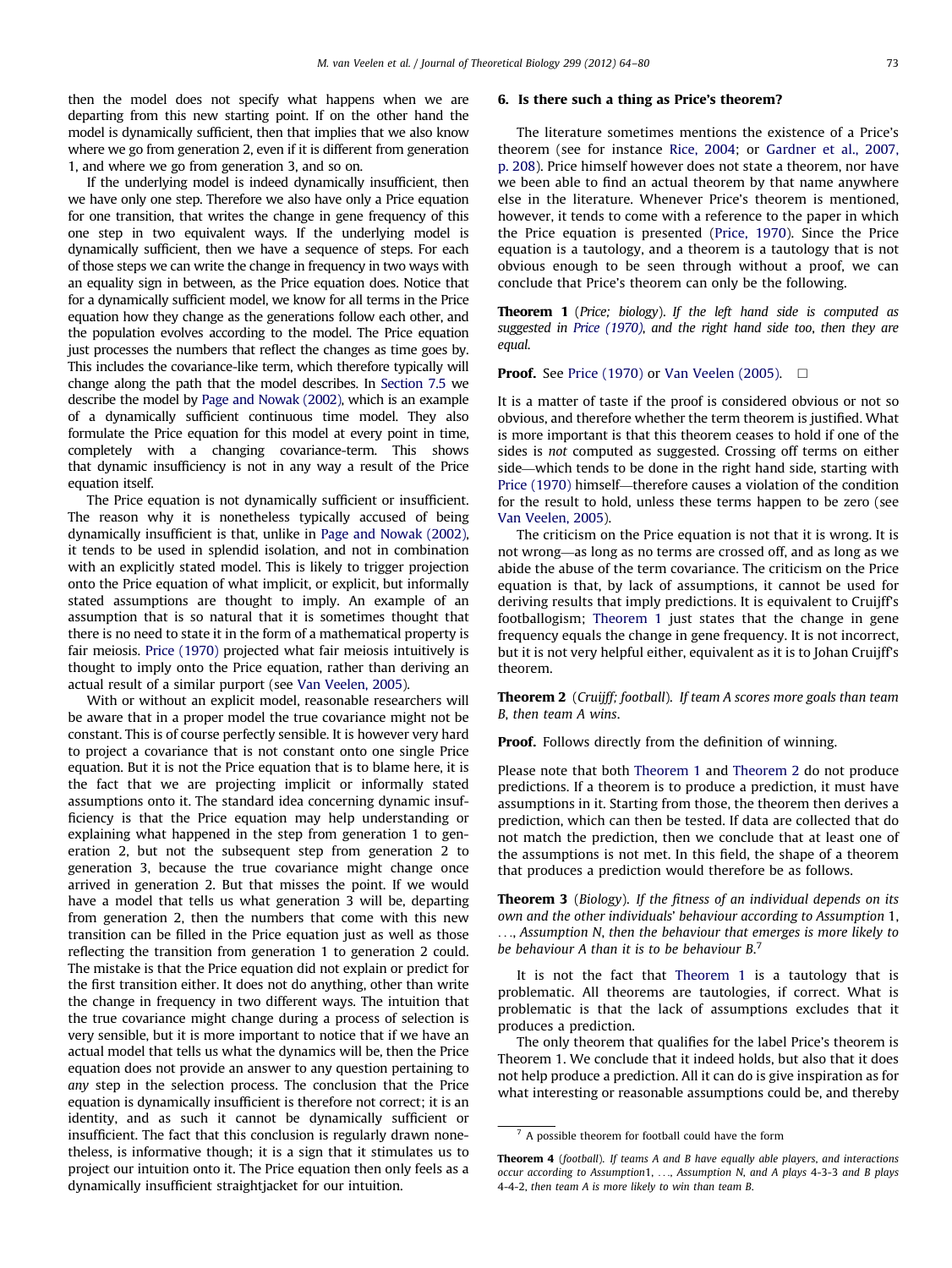<span id="page-10-0"></span>help formulating theorems that come in the shape of Theorem 3. The Price equation should remain on the scrap paper though. Once we have assumptions, they should be stated explicitly, and be the starting point for a theorem in the form of Theorem 3.

[Queller \(1992\)](#page-16-0) also mentions Price's rule. Again, there is no mention of a rule in [Price \(1970\)](#page-16-0) or [Price \(1972\)](#page-16-0). There is only an identity.

## 7. Repairs

A Price equation approach can—perhaps somewhat roughly, and with exceptions—be described as ''write (a version of) the Price equation, and project your intuition onto it''. If this intuition happens to be spot on, then the "result" is correct, even though the Price equation is no proof. But the Price equation is in no way a guarantee for a correct result, because our intuition is not necessarily correct. If our intuition is just wrong, then there is nothing that can be done. But if our intuition is only a bit off, then we can typically make extra assumptions to make the result correct. The ''results'' in the Price equation literature therefore come in a riot of colours and flavours, and are to differing degrees and in different ways in need of repair. This section gives a few examples and starts with one that needs no repair at all.

#### 7.1. Rousset and Billiard (2000)

The reference paper for inclusive fitness models by [Rousset and](#page-16-0) [Billiard \(2000\)](#page-16-0) is an example where no repairs are needed. The Price equation is mentioned only in [Appendix A](#page-12-0), on page 824, and it is clear that nothing would change if the somewhat flexible formulation ''obeys a form of Price's equation'' would be replaced by a simple ''is''.

The change in frequency of A owing to selection obeys a form of Price's equation ([Price, 1970](#page-16-0)),

$$
E_p[\Delta p]_{sel} = E_p[\overline{W}\Delta p] = E_p[X_A(i)W(i)] - E_p[X_A(i)]\overline{W}
$$
  
= 
$$
E_p[X_A(i)W(i)] - p
$$

where  $E_p[\cdots]$  denotes conditional expectation given allele frequency  $p$  in the population. The last equality is correct only with the definition of the fitness function given above.

This statement is not at all incorrect; all it does is assume that  $X_A(i)$  and  $W(i)$  are random variables, and that  $E_p[X_A(i)W(i)]$  and  $E_p[X_A(i)]$  exist for any p. The expression  $E_p[X_A(i)W(i)] - E_p[X_A(i)]\overline{W}$ can be seen as a proper covariance, which is defined with the choice of a fitness function. That implies that this covariance is a given thing, that follows from model assumptions.

[Rousset and Billiard \(2000\)](#page-16-0) thereby basically assume a covariance, or they assume random variables that imply one, in exactly the same way as the rest of the probability theory discipline does, since well before 1970, and totally oblivious of the existence of the Price equation after 1970. This statement perfectly fits the format described in Section 4.3 of [Van Veelen \(2005, p. 418\).](#page-16-0) Taking out the reference to the Price equation would not make the slightest difference for the derivation. One is of course free to call this ''using the Price equation'' but it is worth noting that its use here is atypical, because this paper just starts out with a proper model, the limitations of which are also properly described, and does not claim to 'derive' totally general things, starting with the Price equation. This paper therefore needs no repair at all, other than that the claim that it uses the Price equation could also be dropped.

#### 7.2. [Taylor \(1989\)](#page-16-0)

Only a minute step away from [Rousset and Billiard \(2000\)](#page-16-0) is [Taylor \(1989\).](#page-16-0) This is an example of a paper that can be repaired with the smallest of efforts. As suggested in Section 5.2 of [Van Veelen](#page-16-0) [\(2005\),](#page-16-0) all that needs to be done is that a covariance has to be assumed rather than claiming that it is derived. This is easily done, and totally inconsequential for the elegant results in this paper.

#### 7.3. [Queller \(1985\)](#page-16-0)

Some claims arrived at with the Price equation are 'almost' right, in the sense that they are right if they are restated in a different form, and, most importantly, if we formulate the right assumptions, or explicitly state implicit ones, under which the claim is actually correct. That is important, because with the Price equation, it is sometimes suggested that generally true claims are derived that rely on no assumptions whatsoever.

[Queller \(1985\)](#page-16-0) assumes fitness effects of interactions that can be represented by the following matrix.

|                |            | Altruist Not altruist |
|----------------|------------|-----------------------|
| Altruist       | $B-C+D$ -C |                       |
| Not altruist B |            | n                     |

However natural it seems to just postulate a matrix with fitness effects, one can nonetheless wonder what that means. Can we be certain that there is a dynamical system with parwise interactions that would produce those fitness effects? In [Appendix C](#page-15-0) it is shown that if we think of the replicator dynamics, it is not possible to construct one so that it reproduces these fitness effects of interactions. If we have a matrix with payoffs, then one can combine these with the replicator dynamics, and derive the fitness effects of interactions from them. Those fitness effects will then be frequency dependent. If we would go in the other direction, and start with fitness effects, we can try to reverse engineer what the parameters should have been in order for them to lead to these fitness effects in the replicator dynamics. This turns out to be a problem; it is in general not possible to reverse engineer the payoffs so that they combine with the replicator dynamics to produce fitness effects described by B, C and D. Also, for the degenerate choices of B, C and D for which one can, the replicator dynamics is not well-defined, in the sense that it has no solution, unless  $B = C = D = 0$ .

Instead of parameters that represent fitness effects, we could however consider parameters that represent payoffs. If we do that, with lower case letters for payoffs instead of upper case letters for fitness effects, we get the matrix we also used in [Section 3](#page-3-0).<sup>8</sup>

|                |            | Altruist Not altruist |
|----------------|------------|-----------------------|
| Altruist       | $b-c+d$ -c |                       |
| Not altruist b |            | n                     |

[Van Veelen \(2011a\)](#page-16-0) shows that the following equivalence for games with two players and two strategies holds. The paper also contains a translation from way the condition is expressed here—  $rb - c + (r + (1 - r)p)d > 0$ —to the notation in [Queller \(1985\),](#page-16-0) and back.

the dynamics are payoff monotonic  
\n
$$
\updownarrow
$$
\ncooperation is selected if  $rb-c+(r+(1-r)p)d > 0$ 

That means that, whatever the dynamics, as long as they are payoff monotonic, the direction of selection is given by Queller's condition. One could hope that, while a normal derivation gives us this conditional result, a derivation with the Price equation gives us a

 $^8\,$  We would like to thank an anonymous reviewer for pointing out the issue of payoffs versus fitness effects.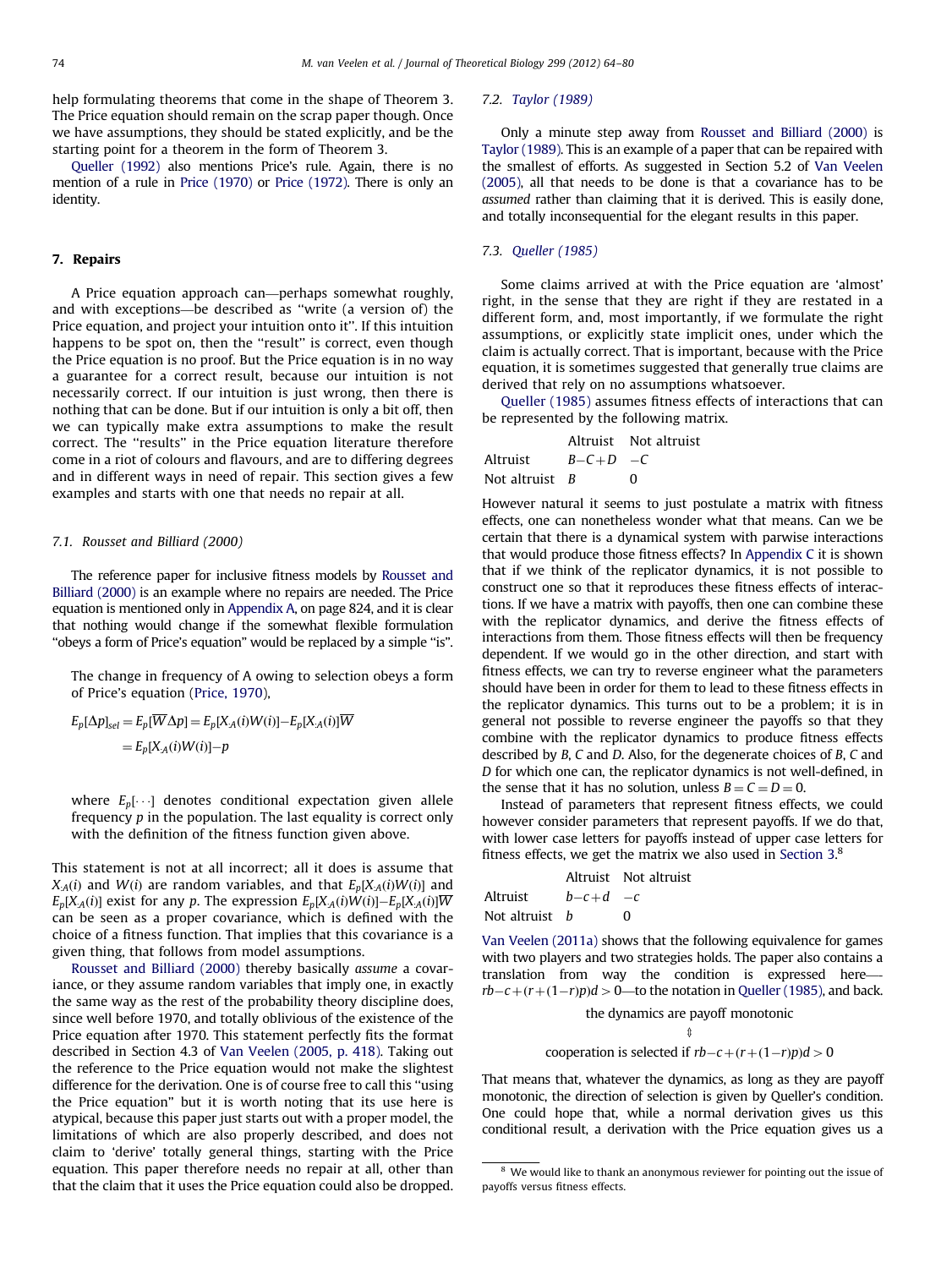<span id="page-11-0"></span>more general, unconditional result. This example however shows that if the impression of deriving a more general result were to be created, then it is misleading. Payoff monotonicity is not only a sufficient, but also a necessary condition for Queller's rule to apply with two players and two strategies. Any dynamics that is not payoff monotonic therefore serves as a counterexample against the general, unconditional version of the result. Luckily, payoff monotonicity is a relatively mild assumption, which implies that Queller's rule applies for a relatively large set of dynamics. Still it is important to realize that it nonetheless does not apply in general. Also it is important to realize that just postulating fitness effects from pairwise interactions—rather than payoffs—is not necessarily enough to formulate a model.

#### 7.4. [Queller \(1992\)](#page-16-0)

Although the result from [Queller \(1992\)](#page-16-0) is a bit further away from being correct than the result from [Queller \(1985\),](#page-16-0) it can also be restored under extra assumptions. [Van Veelen \(2009\)](#page-16-0) shows that inclusive fitness gives the right prediction for a specific set of group selection models if we assume that (1) the dynamics are payoff monotonic and (2) the game satisfies generalized equal gains from switching (or, in other words, if we assume additive fitness effects).<sup>9</sup> Note that the assumption of payoff monotonicity, which was enough to restore [Queller \(1985\),](#page-16-0) is not enough to restore [Queller \(1992\);](#page-16-0) the counterexamples in [Section 3](#page-3-0) all use the replicator dynamics, which are payoff monotonic.

[Price \(1972\)](#page-16-0) is also an application of his equation to group selection. Section 6 in [Van Veelen \(2005\)](#page-16-0) constructs a counterexample that shows that his claim is just not correct and therefore beyond repair.

#### 7.5. [Page and Nowak \(2002\)](#page-16-0)

In the replicator dynamics [\(Taylor and Jonker, 1978,](#page-16-0) see also [Weibull, 1995](#page-16-0), and [Hofbauer and Sigmund, 1998\)](#page-16-0), the evolution of the population share of strategy i is described by

$$
\dot{x}_i = [f_i(\mathbf{x}) - \overline{f}(\mathbf{x})]x_i
$$
\n(17)

where  $x_i$  is the share of strategy  $i, \mathbf{x} = [x_1, \ldots, x_n]$ ,  $f_i(\mathbf{x})$  the expected payoff of strategy *i* in population state **x**, and  $\overline{f}(\mathbf{x}) = \sum_{i=1}^{n} f_i(\mathbf{x})x_i$ . (Here we follow the notation from [Page and Nowak, 2002](#page-16-0), where  $f_i$  is the expected payoff of strategy *i*, and not the frequency of groups with i cooperators in it, as it is elsewhere in this paper). This is a deterministic dynamics, in which the assumption of an infinite population implies that every change in population shares is exactly equal to the expected value of that change.

Now suppose we are in state  $x$ , and we draw a random individual. Let  $X(i)$  be the 1 if the strategy of this randomly drawn individual is strategy i and 0 otherwise and let Y be the fitness of that individual. Now we can compute the covariance of those two random variables. It is not too hard to see that

$$
Cov(X(i), Y) = \mathbb{E}[X(i)f_i(\mathbf{x})] - \mathbb{E}[X(i)]\mathbb{E}[f_i(\mathbf{x})]
$$
  
=  $[f_i(\mathbf{x}) - \overline{f}(\mathbf{x})]x_i$  (18)

Thereby we see that for the replicator dynamics,  $x_i = Cov(X(i), Y)$ . One can therefore say that the dynamics can be described with  $n$ Price equations (or *n*-1, since the *n*th follows from  $\sum_{i=1}^{n} x_i = 1$ ).

It is clear that those covariances depend on, and change with, x as the population evolves, and equal the derivatives. This shows that dynamical sufficiency is therefore not a problem of the Price equation per se.

This is the idea in [Page and Nowak \(2002\),](#page-16-0) although it is stated a bit differently there. They introduce a vector  $p$ , which can be chosen to be, but is not restricted to, the unit vectors  $e^1, \ldots, e^n$ . The average value of p is defined as  $\overline{p} = \sum_{i=1}^{n} p_i x_i$ , which equals the population shares  $x_i$  if  $p = e^i$ . Then they claim that the Price equation and the replicator dynamics are equivalent. If we read that as the replicator dynamics being equivalent to a set of Price equations for  $p = e^1, \ldots, e^n$ , then that is a statement similar to what we stated just before, only that it is not entirely correct to say that they are equivalent. The replicator dynamics is a model—it assumes that the population shares evolve according to Eq. (7)—while the Price equation tracks these dynamics. It is only equivalent with the replicator dynamics if it is fed with the replicator dynamics in the first place; if the actual dynamics would be different from (7), that is, if  $x_i \neq [f_i(\mathbf{x}) - \overline{f}(\mathbf{x})]x_i$ , then the Price equation would also turn into a Price inequality;  $x_i \neq Cov(X(i), Y)$ . Therefore the Price equation is only equivalent to the replicator dynamics if you first put the replicator dynamics in it. The Price equation can rewrite the change in gene frequency for a model, but it is not a model itself, unlike the replicator dynamics (see also [Price, 1972, pp. A20–A24](#page-16-0); [Page, 2003;](#page-16-0) [Traulsen, 2010](#page-16-0)).

## 8. Conclusion

The life of Price is, to quote Bill Hamilton, ''quite a story''. He went from applying chemistry to medicine in the Manhattan project to criticizing extra sensory perception research, and from evolutionary biology to biblical exegesis concerning the Passion chronology. Especially the tragic last years, where research concerning the evolution of altruism blurred with a quest for being a good person himself, ending with his disillusioned suicide, appeal to the imagination. A converted atheist goes from helping the homeless to being homeless himself. The equation, which he himself thought of as a revelation from God, against the background of a life that shows how hard it can be, not only to live a life of goodness, but also to live a life at all.

While Maynard Smith and his ESS concept has proven incredibly useful, the Price equation has produced mixed ''results''. Some results that are claimed to be derived with the Price equation are indeed correct, but others are not, and tend only to be correct under extra assumptions. Derivations with or expansions of the Price equation are therefore typically a reflection of an intuition, rather than a way to prove that this intuition is correct. That of course does not mean that the intuition is wrong, but projecting it on onto the Price equation is just not the same as deriving a result.

Some results that are derived with the Price equation can also be derived without the Price equation. Other results that are derived with the Price equation cannot be derived without the Price equation. The latter results are wrong. The reason why they must be wrong if they cannot be derived without the Price equation, is that the Price equation has no modelling content and makes no assumptions. Without modelling content, nothing can be derived; in the absence of model assumptions, anything could happen. Any claim or prediction must therefore follow from model assumptions. The only definitive way to check if a result arrived at with the Price equation is actually correct, is therefore to simply start with the model assumptions, and derive the result without the Price equation. With this as an ultimate check, it seems that a more efficient way of separating correct results from incorrect ones is to go from model assumptions to predictions without the Price equation in the first place.

One Price equation result that is not correct is the general equivalence of group selection and inclusive fitness models

 $9$  [Van Veelen \(2009\)](#page-16-0) is also a little careless here, not stating explicitly that [Theorem 1](#page-9-0) assumes payoff monotonic dynamics. See also [Van Veelen \(2011a,b\)](#page-16-0) where payoff monotonicity is stated explicitly as an assumption.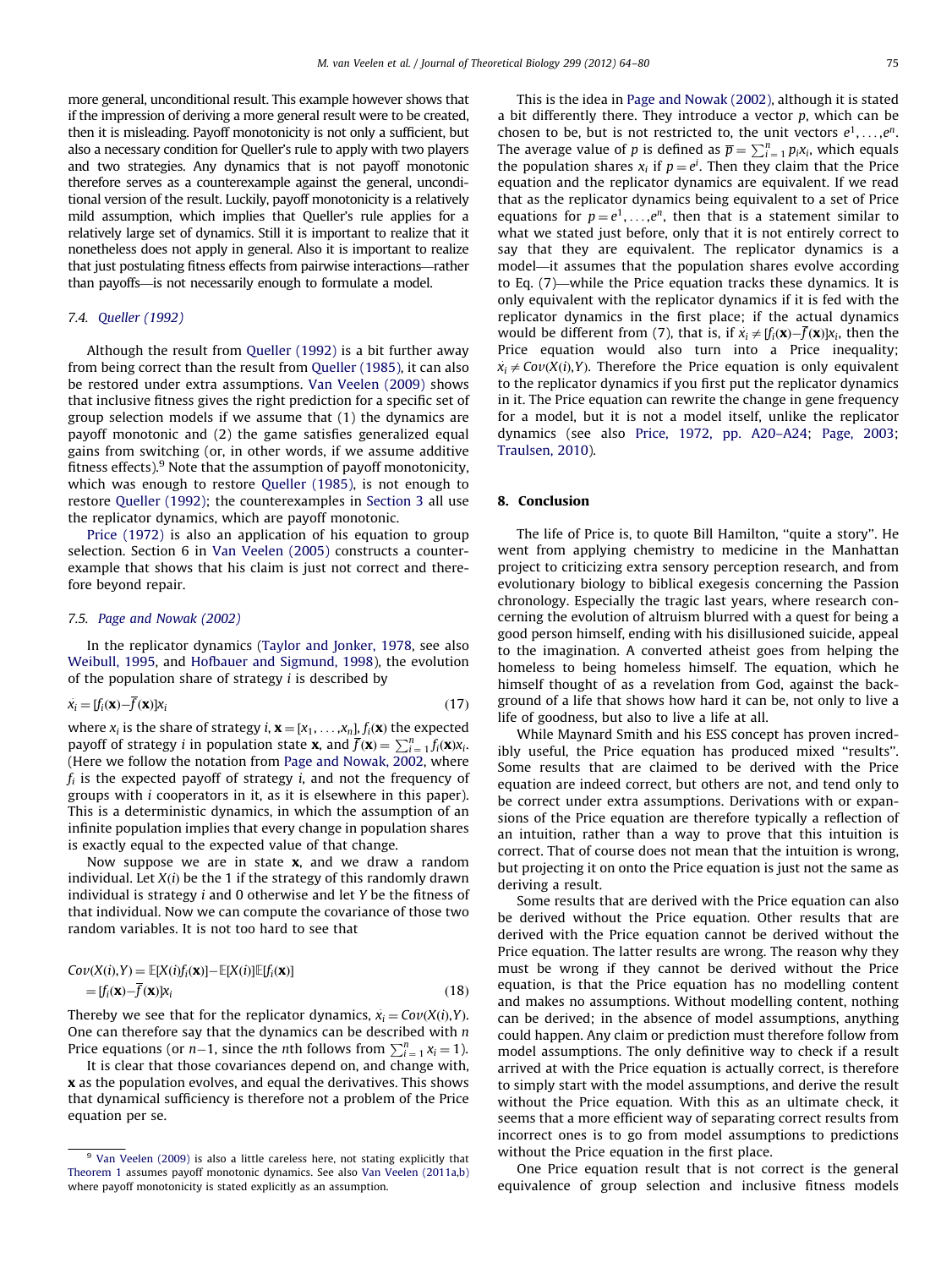<span id="page-12-0"></span>suggested in [Queller \(1992\).](#page-16-0) For a specific set of group selection models, inclusive fitness gives the correct prediction, if the game has generalized equal gains from switching, that is, if fitness effects are additive ([Van Veelen, 2009,](#page-16-0) [2011b\)](#page-16-0).<sup>10</sup> If the game does not have equal gains from switching, then inclusive fitness does not give the correct prediction. Whether or not games with additive effects capture all, many, or not so many of the relevant evolutionary situations is an empirical question. We do not know the answer to that question. It is however important to realize that this equivalence is not a generally correct result.

#### Acknowledgments

The comment by James [Marshall \(2011a\)](#page-16-0) on how the results in [Van Veelen \(2009\)](#page-16-0) relate to [Queller \(1985\),](#page-16-0) and subsequently to [Queller \(1992\)](#page-16-0), is what started this paper; the long discussion was basically the input and starting point. We would therefore like to thank James Marshall as well as Karl Sigmund, who was the editor for that paper, and moderated that discussion with great wisdom. We are also grateful to the participants of the KNAW colloquium on the evolution of conflict and cooperation in Amsterdam, and to the Royal Netherlands Academy of Arts and Sciences for hosting, sponsoring and organizing it. For help on the statistical part especially with [Section 3.5](#page-6-0)—we would like to thank Maurice Bun, Peter Boswijk and Jan Kiviet. We would also like to thank seminar participants at the Max-Planck Institute for Evolutionary Biology in Plön and the Mathematics and Statistics department at Queen's University in Kingston, as well as Ben Allen, Troy Day, Feng Fu, Andy Gardner, Chaitanya Gokhale, Alan Grafen, Oren Harman, Manfred Milinski, Martin Nowak, Hisashi Ohtsuki, Dave Queller, Jostein Starrfelt, Corina Tarnita, Peter Taylor, Arne Traulsen and Wouter Vahl for comments on this paper and/or discussions about the Price equation.

## Appendix A. Algebra I (phenotype = genotype)

#### A.1. Group selection decomposition I

In Queller,  $G_g$  is the average genotypic value of a trait in a group,  $W_g$  is the average fitness in a group. Because the replicator dynamics has the convenient property that adding a constant to all payoffs does not change the dynamics, there is an unambiguous choice for what the so-called covariance (as used in the Price equation literature) between the two should be, given that  $G = P$ :

$$
Cov(G_g, W_g) = \sum_{i=1}^n f_i \frac{i}{n} \frac{i\pi_{C,i} + (n-i)\pi_{D,i}}{n} - \sum_{i=1}^n f_i \frac{i}{n} \sum_{i=1}^n f_i \frac{i\pi_{C,i} + (n-i)\pi_{D,i}}{n}
$$
(A1)

With  $n=2$ , the payoff matrix from [Queller \(1992\)](#page-16-0),<sup>11</sup> and  $p = \frac{1}{2}f_1 + f_2$ , that reduces to

$$
Cov(G_g, W_g) = \frac{1}{2} f_1 \frac{b-c}{2} + f_2 \frac{2(b-c+d)}{2} - p \left[ f_1 \frac{b-c}{2} + f_2 \frac{2(b-c+d)}{2} \right]
$$

$$
= (b-c)\left(p - \frac{1}{4}f_1\right) + f_2d - p[(b-c)p + f_2d]
$$

$$
= (b-c)\left(p - p^2 - \frac{1}{4}f_1\right) + (1-p)f_2d \tag{A.2}
$$

We use following natural correspondence for  $n=2$  between relatedness and frequency on the one hand and group compositions on the other,  $f_0(p) = (1-r)(1-p)^2 + r(1-p)$ ,  $f_1(p) = (1-r)2p$  $(1-p)$  and  $f_2(p) = (1-r)p^2 + rp$ . With it we get

$$
Cov(G_g, W_g) = (b-c)p(1-p) - \frac{b-c}{2}(1-r)p(1-p)
$$
  
+ (1-p)((1-r)p<sup>2</sup> + rp)d  
=  $p(1-p)\left[b-c - \frac{b-c}{2}(1-r)+(r+(1-r)p)d\right]$   
=  $p(1-p)\left[\frac{b-c}{2}(1+r)+(r+(1-r)p)d\right]$  (A.3)

In order to arrive at the second term in the decomposition, we can just subtract the first term from the total:

$$
\begin{aligned} \dot{p} - \text{Cov}(G_g, W_g) &= p(1-p)[rb - c + (r + (1-r)p)d] - p(1-p) \\ \left[b - c - \frac{b - c}{2}(1-r) + (r + (1-r)p)d\right] &= p(1-p) \left[-(1-r)b + \frac{b - c}{2}(1-r)\right] \\ &= -p(1-p) \left[\frac{b + c}{2}(1-r)\right] \end{aligned} \tag{A.4}
$$

Together, this gives us the following decomposition, which is Eq. (4) in the main text:

between group selection  
\n
$$
p = p(1-p) \left[ \frac{b-c}{2} (1+r) + [r + (1-r)p]d \right] - p(1-p) \left[ \frac{b+c}{2} (1-r) \right]
$$

This approach, where the within-group selection term is computed as the remainder, will also work for  $n > 2$ , because both p and  $Cov(G_g, W_g)$  are defined for all n and the within group term must be the remainder in order to be a proper decomposition.

#### Appendix B. Algebra II (genotype and phenotype may differ)

#### B.1. Inclusive fitness decomposition

We start with payoff monotonicity. Now, the expression with probability P implies that not everyone with the gene for cooperation does indeed cooperate, which complicates the computation of the average payoffs. Assuming that expression is independent from group composition, and using Eq. (1) from the main text, we get

$$
\frac{p}{p(1-p)} = \frac{f_2 \cdot (\mathbf{P}^2(b-c+d) \cdot 2 + 2\mathbf{P}(1-\mathbf{P})(b-c) + (1-\mathbf{P})^2 \cdot 0 \cdot 2) + f_1 \cdot (\mathbf{P}(-c) + (1-\mathbf{P})0)}{2p}
$$

$$
- \frac{f_1 \{\mathbf{P}(b) + (1-\mathbf{P})0\} + f_0 \cdot 0 \cdot 2}{2(1-p)}
$$

$$
= \mathbf{P} \left( \frac{f_2 \cdot \{\mathbf{P}(b-c+d) \cdot 2 + 2(1-\mathbf{P})(b-c)\} + f_1 \cdot \{-c\}}{2p} - \frac{f_1 \{b\}}{2(1-p)} \right)
$$

$$
= \mathbf{P} \left( \frac{f_2 \cdot \{2(b-c) + 2\mathbf{P}d\} + f_1 \cdot \{-c\}}{2p} - \frac{bf}{2(1-p)} \right) \tag{B.1}
$$

Singling out the c, the b and the d, this is rewritten as

$$
\dot{p} = p(1-p)\mathbf{P}\left(-\frac{2f_2 + f_1}{2p}c + \left(\frac{2f_2}{2p} - \frac{f_1}{2(1-p)}\right)b + \frac{2f_2}{2p}\mathbf{P}d\right)
$$
(B.2)

Now we use  $p = (2f_2 + f_1)/2$ ,  $r = 2f_2/2p - f_1/2(1-p)$  and  $f_2/p =$  $P(T|T) = r + (1-r)p$  (see [Van Veelen, 2009](#page-16-0), and Appendix A) to

<sup>&</sup>lt;sup>10</sup> [Gardner et al. \(2007\)](#page-16-0) and [Marshall \(2011a,b\)](#page-16-0) have reacted to examples of games that do not have equal gains from switching by adjusting the  $r$  between games in order to make Hamilton's rule work. It should be noted that in the model in [Van Veelen \(2009,](#page-16-0) [2011b\)](#page-16-0) the interaction structure, that is, who interacts with whom for any given frequency, is unaffected by the change in the game. Changing the r between games therefore prevents Hamilton's rule from being an actual rule, because, as the definition of a rule suggests, a rule is not a rule if it changes from case to case [\(Van Veelen, 2011a\)](#page-16-0).

 $^{11}$  Again, [Section 7.3](#page-10-0) and [Appendix C](#page-15-0) discuss the distinction between payoffs and fitness effects.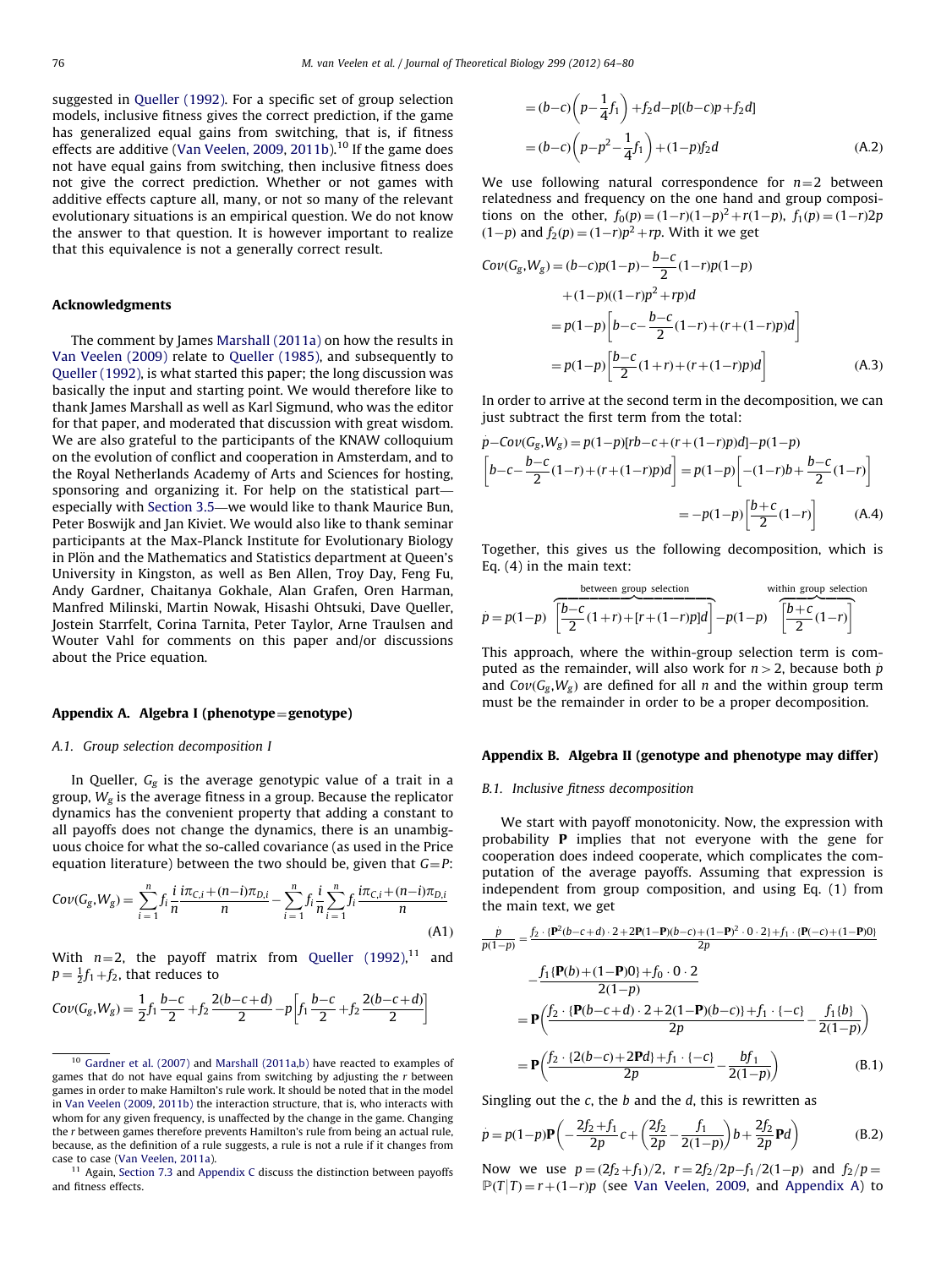<span id="page-13-0"></span>arrive at: QUELLER'S CONDITION PLUS

$$
\dot{p} = p(1-p)\mathbf{P}(-c+rb+(r+(1-r)p)\mathbf{P}d)
$$

This is Eq. (6) from the main text.

#### B.2. Various covariances and route 2 to the separation condition

Because Cov(P,W), Cov(G,P) and Var(P) are relatively easy to compute, we begin with those.

$$
Cov(P, W) = \mathbb{E}[PW] - \mathbb{E}[P]\mathbb{E}[W]
$$
  
\n
$$
= \sum_{i=0}^{n} \left( f_i \frac{\sum_{j=0}^{i} {i \choose j} P^j (1 - P)^{i-j} j \pi_{C,j}}{n} \right)
$$
  
\n
$$
- \sum_{i=0}^{n} \left( f_i \sum_{j=0}^{i} {i \choose j} P^j (1 - P)^{i-j} \frac{j}{n} \right)
$$
  
\n
$$
\sum_{i=0}^{n} \left( f_i \sum_{j=0}^{i} {i \choose j} P^j (1 - P)^{i-j} \frac{j \pi_{C,j} + (n-j) \pi_{D,j}}{n} \right)
$$
(B.3)

For our  $n=2$  example, that is

$$
Cov(P,W) = f_1 \left\{ \mathbf{P}_{\frac{1}{2}}^{1}(-c) \right\} + f_2 \left\{ 2\mathbf{P}(1-\mathbf{P})\frac{1}{2}(-c) + \mathbf{P}^2 \frac{2}{2}(b-c+d) \right\}
$$
  
\n
$$
- \sum_{i=0}^{n} \left( f_i \frac{i\mathbf{P}}{n} \right) \left[ f_1 \left\{ \mathbf{P} \frac{b-c}{2} \right\}
$$
  
\n
$$
+ f_2 \left\{ 2\mathbf{P}(1-\mathbf{P})\frac{b-c}{2} + \mathbf{P}^2 \frac{2(b-c+d)}{2} \right\} \right]
$$
  
\n
$$
= \mathbf{P} \left[ f_1 \frac{1}{2}(-c) + f_2 \left\{ (1-\mathbf{P})(-c) + \mathbf{P}(b-c+d) \right\} \right]
$$
  
\n
$$
- \mathbf{P}^2 p \left[ f_1 \left\{ \frac{b-c}{2} \right\} + f_2 \left\{ (1-\mathbf{P})(b-c) + \mathbf{P}(b-c+d) \right\} \right]
$$
  
\n
$$
= \mathbf{P} \left[ f_1 \frac{1}{2}(-c) + f_2 \left\{ (-c) + \mathbf{P}(b+d) \right\} \right]
$$
  
\n
$$
- \mathbf{P}^2 p \left[ f_1 \left\{ \frac{b-c}{2} \right\} + f_2 \left\{ (b-c) + \mathbf{P}d \right\} \right]
$$
  
\n
$$
= \mathbf{P} \left[ -pc + f_2 \left\{ \mathbf{P}(b+d) \right\} \right] - \mathbf{P}^2 p \left[ p(b-c) + f_2 \mathbf{P}d \right]
$$
  
\n
$$
= \mathbf{P} p \left[ -c + \frac{f_2}{p} \left\{ \mathbf{P}(b+d) \right\} \right] - \mathbf{P}^2 p^2 \left[ (b-c) + \frac{f_2}{p} \mathbf{P}d \right]
$$
  
\n
$$
= \mathbf{P} p \left[ -c + (r + (1-r)p) \left\{ \mathbf{P}(b+d) \right\} \right]
$$
  
\n
$$
= \mathbf{P}^2
$$

We also compute  $Cov(G, P)$ .

$$
Cov(G, P) = \mathbb{E}[GP] - \mathbb{E}[G]\mathbb{E}[P] = p\mathbf{P} - p^2\mathbf{P} = p(1-p)\mathbf{P}
$$
\n(B.5)

We also compute  $Var(P)$ . Because for every individual,  $P^2 = P$ 

$$
Var(P) = \mathbb{E}[P^2] - \mathbb{E}^2[P] = \mathbb{E}[P] - \mathbb{E}^2[P]
$$
  
\n
$$
= \sum_{i=0}^n \left( f_i \sum_{j=0}^i \binom{i}{j} \mathbf{P}^j (1-\mathbf{P})^{i-j} \frac{j}{n} \right)
$$
  
\n
$$
- \left[ \sum_{i=0}^n \left( f_i \sum_{j=0}^i \binom{i}{j} \mathbf{P}^j (1-\mathbf{P})^{i-j} \frac{j}{n} \right) \right]^2
$$
  
\n
$$
= \sum_{i=0}^n \left( f_i \frac{i\mathbf{P}}{n} \right) - \left[ \sum_{i=0}^n \left( f_i \frac{i\mathbf{P}}{n} \right) \right]^2
$$
  
\n
$$
= p\mathbf{P} - (p\mathbf{P})^2
$$
(B.6)

These variances and covariances can be used to check under what conditions the equivalence in [Queller \(1992\)](#page-16-0) holds, as summarized by Equation (16) in the main text.

$$
p = \frac{Cov(G, P)Cov(P, W)}{Var(P)}
$$

The right hand side of this equation is

$$
\frac{Cov(G, P)Cov(P, W)}{Var(P)} = \frac{p(1-p)P[Pp[-c + (r + (1-r)p)[P(b+d)]] - P^2p^2[(b-c) + (r + (1-r)p)Pd]]}{pP-(pP)^2}
$$
  
=  $p(1-p)P\frac{[[-c + (r + (1-r)p)[P(b+d)]] - Pp[(b-c) + (r + (1-r)p)Pd]]}{1-pP}$   
=  $p(1-p)P(-c+r\frac{(1-p)P}{1-pP}b + (r + (1-r)p)Pd)$  (B.7)

The left hand side is given by equation (6) from the main text:

 $\dot{p} = p(1-p)\mathbf{P}(-c+rb+(r+(1-r)p)\mathbf{P}d)$ 

It is clear that these are only equal if  $r = 0$ ,  $b = 0$ ,  $P = 0$  or  $P = 1$ , while they are unequal if  $r>0$ ,  $b>0$  and  $0<\mathbf{P}<1$ .

## B.3. Group selection decomposition

In [Queller \(1992\),](#page-16-0)  $G<sub>g</sub>$  is the average genotypic value of a trait in a group,  $W_g$  is the average fitness in a group. The so-called covariance (as used in the Price equation literature) between the two should now incorporate the expressed behaviour.

$$
Cov(G_g, W_g) = \mathbb{E}[G_g W_g] - \mathbb{E}[G_g] \mathbb{E}[W_g]
$$
  
\n
$$
= \sum_{i=1}^n \left( f_i \frac{i}{n} \sum_{j=1}^i \binom{i}{j} \mathbf{P}^j (1 - \mathbf{P})^{i-j} W_g(j) \right)
$$
  
\n
$$
- \sum_{i=1}^n \left( f_i \frac{i}{n} \right) \sum_{i=1}^n \left( f_i \sum_{j=1}^i \binom{i}{j} \mathbf{P}^j (1 - \mathbf{P})^{i-j} W_g(j) \right)
$$
  
\n
$$
= \sum_{i=1}^n \left( f_i \frac{i}{n} \sum_{j=1}^i \binom{i}{j} \mathbf{P}^j (1 - \mathbf{P})^{i-j} W_g(j) \right)
$$
  
\n
$$
-p \sum_{i=1}^n \left( f_i \sum_{j=1}^i \binom{i}{j} \mathbf{P}^j (1 - \mathbf{P})^{i-j} W_g(j) \right)
$$
(B.8)

With  $n=2$ , the payoff matrix from [Queller \(1992\)](#page-16-0),<sup>12</sup> and  $p = \frac{1}{2}f_1 + f_2$ , that reduces to

$$
Cov(G_g, W_g) = \frac{1}{2} f_1 \left\{ \mathbf{P} \frac{b-c}{2} + (1-\mathbf{P})0 \right\}
$$
  
+ $f_2 \left\{ \mathbf{P}^2 \frac{2(b-c+d)}{2} + 2\mathbf{P}(1-\mathbf{P}) \frac{b-c}{2} + (1-\mathbf{P})^2 0 \right\}$   
- $p \left[ f_1 \left\{ \mathbf{P} \frac{b-c}{2} + (1-\mathbf{P})0 \right\}$   
+ $f_2 \left\{ \mathbf{P}^2 \frac{2(b-c+d)}{2} + 2\mathbf{P}(1-\mathbf{P}) \frac{b-c}{2} + (1-\mathbf{P})^2 0 \right\} \right]$   
= $\mathbf{P} \left[ \frac{1}{2} f_1 \left\{ \frac{b-c}{2} \right\} + f_2 \left\{ \mathbf{P} \frac{2(b-c+d)}{2} + 2(1-\mathbf{P}) \frac{b-c}{2} \right\} \right]$   
- $\mathbf{P} p \left[ f_1 \left\{ \frac{b-c}{2} \right\} + f_2 \left\{ \mathbf{P} \frac{2(b-c+d)}{2} + 2(1-\mathbf{P}) \frac{b-c}{2} \right\} \right]$   
= $\mathbf{P} \left[ (b-c) \left( p - \frac{1}{4} f_1 \right) + f_2 \mathbf{P} d \right] - \mathbf{P} p \left[ (b-c) p + f_2 \mathbf{P} d \right]$   
= $\mathbf{P} \left[ (b-c) \left( p - p^2 - \frac{1}{4} f_1 \right) + (1-p) f_2 \mathbf{P} d \right]$  (B.9)

With the following natural correspondence for  $n=2$  between relatedness and frequency on the one hand and group compositions on the other,  $f_0(p) = (1-r)(1-p)^2 + r(1-p)$ ,  $f_1(p) = (1-r)2p(1-p)$  and

 $12$  Again, [Section 7.3](#page-10-0) and [Appendix C](#page-15-0) discuss the distinction between payoffs and fitness effects.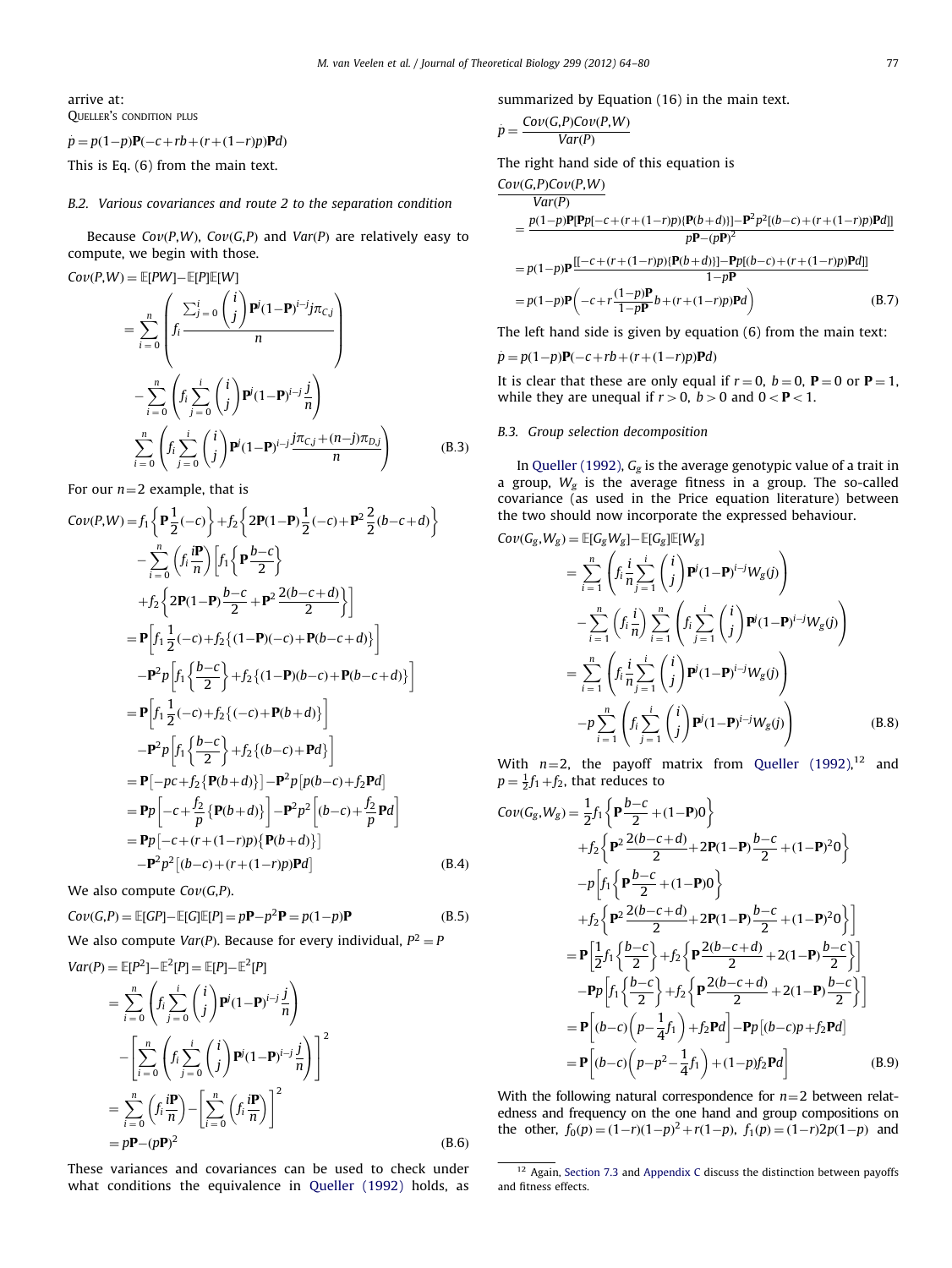<span id="page-14-0"></span>
$$
f_2(p) = (1-r)p^2 + rp
$$
, we get  
\n
$$
Cov(G_g, W_g) = \mathbf{P}\left[(b-c)p(1-p) - \frac{b-c}{2}(1-r)p(1-p) + (1-p)((1-r)p^2 + rp)\mathbf{P}d\right]
$$
\n
$$
= \mathbf{P}p(1-p)\left[b-c - \frac{b-c}{2}(1-r) + (r + (1-r)p)\mathbf{P}d\right]
$$
\n
$$
= \mathbf{P}p(1-p)\left[\frac{b-c}{2}(1+r) + (r + (1-r)p)\mathbf{P}d\right]
$$
\n(B.10)

In order to arrive at the second term in the decomposition, we can just subtract the first term from the total:

$$
\dot{p} - Cov(G_g, W_g) = \mathbf{P}p(1-p)[rb - c + (r + (1-r)p)\mathbf{P}d] \n- \mathbf{P}p(1-p) \left[ b - c - \frac{b - c}{2}(1-r) + (r + (1-r)p)\mathbf{P}d \right] \n= \mathbf{P}p(1-p) \left[ -(1-r)b + \frac{b - c}{2}(1-r) \right] \n= -\mathbf{P}p(1-p) \left[ \frac{b + c}{2}(1-r) \right]
$$
\n(B.11)

Together, this gives us the following decomposition, which is Eq. (8) from the main text:

between group selection  
\n
$$
p = \mathbf{P}p(1-p) \left[ \frac{b-c}{2} (1+r) + [r + (1-r)p] \mathbf{P}d \right] - \mathbf{P}p(1-p) \left[ \frac{b+c}{2} (1-r) \right]
$$

This approach, where the within-group selection term is computed as the remainder, will also work for  $n > 2$ , because both p and  $Cov(G_g, W_g)$  are defined for all n and the within group term must be the remainder in order to be a proper decomposition.

# B.4. Other so-called covariances we find in [Queller \(1992\)](#page-16-0)

In [Queller \(1992\)](#page-16-0) we encounter a few Cov-terms. Here we compute them for our example.

$$
Cov(G_g, P_g) = \mathbb{E}[G_g P_g] - \mathbb{E}[G_g]\mathbb{E}[P_g]
$$
  
\n
$$
= \sum_{i=1}^n \left( f_i \frac{i}{n} \sum_{j=1}^i {i \choose j} \mathbf{P}^j (1-\mathbf{P})^{i-j} \frac{j}{n} \right)
$$
  
\n
$$
- \sum_{i=1}^n f_i \frac{i}{n} \sum_{i=1}^n \left( f_i \sum_{j=1}^i {i \choose j} \mathbf{P}^j (1-\mathbf{P})^{i-j} \frac{j}{n} \right)
$$
  
\n
$$
= \sum_{i=1}^n \left( f_i \frac{i}{n} \frac{i\mathbf{P}}{n} \right) - \sum_{i=1}^n f_i \frac{i}{n} \sum_{i=1}^n f_i \frac{i\mathbf{P}}{n}
$$
  
\n
$$
= \mathbf{P}(\mathbb{E}[G_g^2] - \mathbb{E}^2[G_g])
$$
  
\n
$$
= \mathbf{P} \cdot Var(G_g)
$$
 (B.12)

For  $n=1$ —the individual covariance between G and P—that is

$$
Cov(G, P) = \mathbb{E}[GP] - \mathbb{E}[G]\mathbb{E}[P] = p\mathbf{P} - pp\mathbf{P} = p(1-p)\mathbf{P}
$$
\n(B.13)

For our  $n=2$  example, that is

$$
Cov(G_g, P_g) = \mathbf{P}\left(\sum_{i=1}^n f_i \frac{i}{n} \frac{i}{n} - \sum_{i=1}^n f_i \frac{i}{n} \sum_{i=1}^n f_i \frac{i}{n}\right) = \mathbf{P}\left(\sum_{i=1}^2 f_i \frac{i^2}{4} - p^2\right)
$$
  
=  $\mathbf{P}(\frac{1}{4}f_1 + f_2 - p^2) = \mathbf{P}(p - \frac{1}{4}f_1 - p^2) = \mathbf{P}(p(1-p) - \frac{1}{4}f_1)$  (B.14)

With  $f_1(p) = (1 - r)2p(1 - p)$  that is

$$
Cov(G_g, P_g) = \mathbf{P}(p(1-p) - \frac{1}{2}(1-r)p(1-p))
$$
  
=  $p(1-p)\mathbf{P}(\frac{1}{2}(1+r))$  (B.15)

We also compute  $Cov(P_g, W_g)$ .

$$
Cov(P_g, W_g) = \mathbb{E}[P_g W_g] - \mathbb{E}[P_g]\mathbb{E}[W_g]
$$

$$
= \sum_{i=1}^n \left(f_i \sum_{j=1}^i \binom{i}{j} \mathbf{P}^j (1-\mathbf{P})^{i-j} \frac{j}{n} W_g(j)\right)
$$

$$
-\sum_{i=1}^{n} \left( f_i \sum_{j=1}^{i} {i \choose j} \mathbf{P}^{j} (1-\mathbf{P})^{i-j} \frac{j}{n} \right)
$$
  

$$
\sum_{i=1}^{n} \left( f_i \sum_{j=1}^{i} {i \choose j} \mathbf{P}^{j} (1-\mathbf{P})^{i-j} W_g(j) \right)
$$
(B.16)

For our  $n=2$  example, that is

$$
Cov(P_g, W_g) = f_1 \left\{ \mathbf{P} \frac{1}{2} \frac{b-c}{2} \right\} + f_2 \left\{ 2\mathbf{P}(1-\mathbf{P}) \frac{1}{2} \frac{b-c}{2} + \mathbf{P}^2 \frac{2(2b-c+d)}{2} \right\}
$$
  
\n
$$
- \sum_{i=1}^n \left( f_i \frac{i\mathbf{P}}{n} \right) \left[ f_1 \left\{ \mathbf{P} \frac{b-c}{2} \right\}
$$
  
\n
$$
+ f_2 \left\{ 2\mathbf{P}(1-\mathbf{P}) \frac{b-c}{2} + \mathbf{P}^2 \frac{2(b-c+d)}{2} \right\} \right]
$$
  
\n
$$
= \mathbf{P} \left[ f_1 \frac{1}{2} \left\{ \frac{b-c}{2} \right\} + f_2 \left\{ (1-\mathbf{P}) \frac{b-c}{2} + \mathbf{P}(b-c+d) \right\} \right]
$$
  
\n
$$
- \mathbf{P}^2 p \left[ f_1 \left\{ \frac{b-c}{2} \right\} + f_2 \left\{ (1-\mathbf{P})(b-c) + \mathbf{P}(b-c+d) \right\} \right]
$$
  
\n
$$
= \mathbf{P} \left[ f_1 \frac{1}{2} \left\{ \frac{b-c}{2} \right\} + f_2 \left\{ \frac{b-c}{2} + \mathbf{P} \left( \frac{b-c}{2} + d \right) \right\} \right]
$$
  
\n
$$
- \mathbf{P}^2 p \left[ f_1 \left\{ \frac{b-c}{2} \right\} + f_2 \left\{ \mathbf{P} \left( \frac{b-c}{2} + d \right) \right\} \right]
$$
  
\n
$$
= \mathbf{P} \left[ p \left\{ \frac{b-c}{2} \right\} + f_2 \left\{ \mathbf{P} \left( \frac{b-c}{2} + d \right) \right\} \right]
$$
  
\n
$$
- \mathbf{P}^2 p \left[ p(b-c) + f_2 \mathbf{P} d \right]
$$
 (B.17)

With  $f_2(p) = (1 - r)p^2 + rp$ , we get

$$
Cov(P_g, W_g) = \mathbf{P} \left[ p \left\{ \frac{b-c}{2} \right\} + ((1-r)p^2 + rp) \left\{ \mathbf{P} \left( \frac{b-c}{2} + d \right) \right\} \right]
$$
  
\n
$$
- \mathbf{P}^2 p \left[ p(b-c) + ((1-r)p^2 + rp) \mathbf{P} d \right]
$$
  
\n
$$
= \mathbf{P} p \left[ \left\{ \frac{b-c}{2} \right\} + ((1-r)p + r) \left\{ \mathbf{P} \left( \frac{b-c}{2} + d \right) \right\} \right]
$$
  
\n
$$
- \mathbf{P}^2 p^2 \left[ (b-c) + ((1-r)p + r) \mathbf{P} d \right]
$$
  
\n
$$
= \mathbf{P} p \left[ \left\{ \frac{b-c}{2} \right\} (1-r\mathbf{P}) + ((1-r)p + r) \mathbf{P} d \right]
$$
  
\n
$$
- \mathbf{P} p^2 \left[ (b-c) \mathbf{P} - (1-r) \mathbf{P} \left( \frac{b-c}{2} \right) + ((1-r)p + r) \mathbf{P}^2 d \right]
$$
  
\n
$$
= \mathbf{P} p \left[ \left\{ \frac{b-c}{2} \right\} (1+r\mathbf{P}) + ((1-r)p + r) \mathbf{P} d \right]
$$
  
\n
$$
- \mathbf{P} p^2 \left[ \frac{b-c}{2} (1+r) \mathbf{P} + ((1-r)p + r) \mathbf{P}^2 d \right]
$$
(B.18)

Check that for **P** = 1 this is the same as  $Cov(G_g, W_g)$  for **P** = 1, as it should.

## B.5. Route 1 to the separation condition

Here we compute the following covariance:

 $Cov(\varepsilon_G, W) = \mathbb{E}[\varepsilon_G W] - \mathbb{E}[\varepsilon_G]\mathbb{E}[W]$ 

The disturbance term is  $\varepsilon_G = G - \alpha_G - \beta_{GP}P$ . The fact that

$$
\alpha_G + \beta_{GP} = \frac{p - p\mathbf{P}}{1 - p\mathbf{P}} + \frac{1 - p}{1 - p\mathbf{P}} = 1
$$

implies that  $\varepsilon_G = 0$  if  $G = 1$  and  $P = 1$ . It is relatively simple to compute  $\mathbb{E}[\varepsilon_G]$ :

$$
\mathbb{E}[\varepsilon_G] = \mathbb{P}[G = 0, P = 0] \cdot (\varepsilon_G \text{ given } G = 0, P = 0)
$$
  
+  $\mathbb{P}[G = 0, P = 1] \cdot (\varepsilon_G \text{ given } G = 0, P = 1)$   
+  $\mathbb{P}[G = 1, P = 0] \cdot (\varepsilon_G \text{ given } G = 1, P = 0)$   
+  $\mathbb{P}[G = 1, P = 1] \cdot (\varepsilon_G \text{ given } G = 1, P = 1)$   
=  $(1-p) \cdot -\alpha_G + 0 \cdot (-\alpha_G - \beta_{GP}) + p(1-\mathbf{P}) \cdot (1-\alpha_G) + p\mathbf{P} \cdot 0$   
=  $-(1-p)\frac{p-p\mathbf{P}}{1-p\mathbf{P}} + p(1-\mathbf{P}) \cdot \left(1 - \frac{p-p\mathbf{P}}{1-p\mathbf{P}}\right) = 0$  (B.19)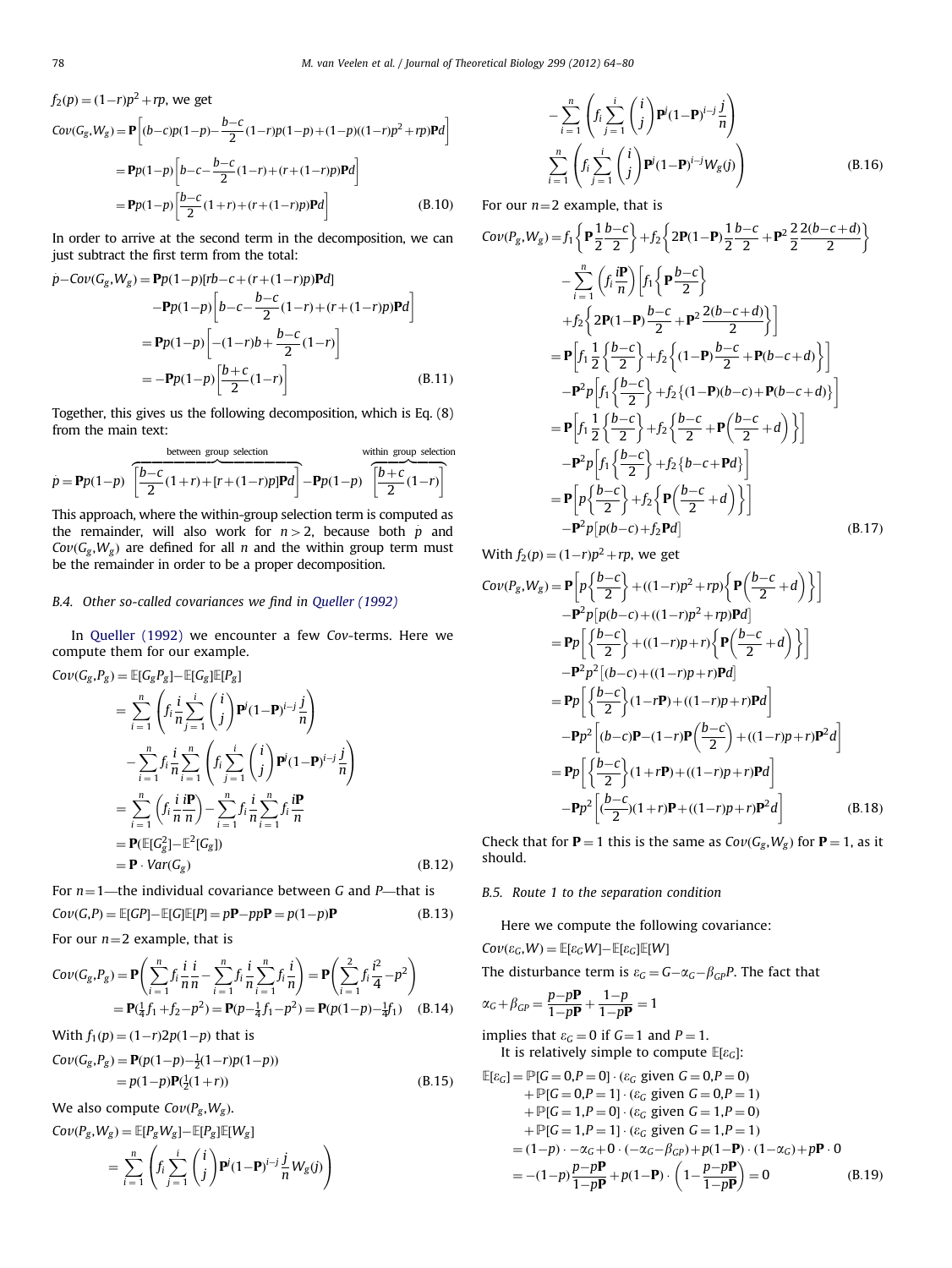<span id="page-15-0"></span>This implies that  $Cov(\varepsilon_G, W) = \mathbb{E}[\varepsilon_G W]$ . It is a bit more elaborate though to compute  $\mathbb{E}[\varepsilon_G W]$ . We will denote by  $(G, G)$  the genotype of self and other, respectively, and by  $(P, P)$  the phenotype of self and other.

$$
\mathbb{E}[\varepsilon_G W] = \mathbb{P}[(G,G) = (0,0)] \cdot (\varepsilon_G W \text{ given } (G,G) = (0,0))
$$
  
+  $\mathbb{P}[(G,G) = (0,1),(P,P) = (0,0)]$   
.  $(\varepsilon_G W \text{ given } (G,G) = (0,1),(P,P) = (0,0))$   
+  $\mathbb{P}[(G,G) = (0,1),(P,P) = (0,1)]$   
.  $(\varepsilon_G W \text{ given } (G,G) = (0,1),(P,P) = (0,1))$   
+  $\mathbb{P}[(G,G) = (1,0),(P,P) = (0,0)]$   
.  $(\varepsilon_G W \text{ given } (G,G) = (1,0),(P,P) = (0,0))$   
+  $\mathbb{P}[(G,G) = (1,0),(P,P) = (1,0)]$   
.  $(\varepsilon_G W \text{ given } (G,G) = (1,0),(P,P) = (1,0))$   
+  $\mathbb{P}[(G,G) = (1,1),(P,P) = (0,0)]$ 

 $(E_G W$  given $(G,G) = (1,1),(P,P) = (0,0)$  $\mathbb{P}[(G,G)=(1,1),(P,P)=(0,1)]$  $(g_{\mathcal{G}}W$  given  $(G,G) = (1,1),(P,P) = (0,1)$  $\mathbb{P}[(G,G)=(1,1),(P,P)=(1,0)]$  $(g_{\mathcal{G}}W$  given  $(G,G) = (1,1),(P,P) = (1,0)$  $\mathbb{P}[(G,G)=(1,1),(P,P)=(1,1)]$ 

 $(g_{\mathcal{G}}(W \text{ given } (G,G) = (1,1),(P,P) = (1,1))$ 

$$
= (1-p)(r+(1-r)(1-p)) \cdot -\alpha_G \cdot 0
$$
  
+ (1-p)(1-r)p(1-P) \cdot -\alpha\_G \cdot 0  
+ (1-p)(1-r)p**P** \cdot -\alpha\_G \cdot b  
+ p(1-r)(1-p)(1-P) \cdot (1-\alpha\_G) \cdot 0  
+ p(1-r)(1-p)**P** \cdot 0 \cdot -c  
+ p(r+(1-r)p)(1-P)<sup>2</sup> \cdot (1-\alpha\_G) \cdot 0  
+ p(r+(1-r)p)(1-P)**P** \cdot (1-\alpha\_G) \cdot b  
+ p(r+(1-r)p)**P** \cdot 0 \cdot -c  
+ p(r+(1-r)p)**P** \cdot 0 \cdot (b-c+d) \qquad (B.20)

$$
= (1-p)(1-r)p\mathbf{P} \cdot -\frac{p-p\mathbf{P}}{1-p\mathbf{P}} \cdot b
$$
  
+p(r+(1-r)p)(1-\mathbf{P})\mathbf{P} \cdot \frac{1-p}{1-p\mathbf{P}} \cdot b  
= -\frac{p^2(1-p)(1-r)\mathbf{P}(1-\mathbf{P})}{1-p\mathbf{P}} \cdot b  
+ \frac{p(1-p)(r+(1-r)p)\mathbf{P}(1-\mathbf{P})}{1-p\mathbf{P}} \cdot b  
= bp(1-p)\mathbf{P}(1-\mathbf{P})\left(\frac{r+(1-r)p-p(1-r)}{1-p\mathbf{P}}\right)  
= bp(1-p)\mathbf{P}(1-\mathbf{P})\frac{r}{1-p\mathbf{P}}  
= \frac{rbp(1-p)\mathbf{P}(1-\mathbf{P})}{1-p\mathbf{P}}

## Appendix C. Payoffs and fitness effects

In the replicator dynamics ([Taylor and Jonker, 1978\)](#page-16-0) the derivative of the frequency in a game between strategies 1 and 2 is then given by

$$
\begin{aligned} \dot{p}_1 &= p_1(\overline{\pi}_1 - \overline{\overline{\pi}}) \\ &= p_1(1 - p_1)(\overline{\pi}_1 - \overline{\pi}_2) \end{aligned}
$$

where  $p_1$  is the frequency of strategy 1,  $p_2 = (1-p_1)$  is the frequency of strategy 2,  $\overline{\pi}_1$  is the average payoff for 1,  $\overline{\pi}_2$  the average payoff for strategy 2 and  $\overline{\overline{n}} = p_1\overline{n}_1 + p_2\overline{n}_2$  is the overall average payoff. Suppose for simplicity we look at random matching in combination with the following matrix (see [Van Veelen,](#page-16-0) [2011a](#page-16-0),[b\)](#page-16-0) for replicator dynamics in setting with population structure)

$$
\begin{array}{c}\n 1 \ 2 \\
 1 \ a \ a \\
 2 \ 0 \ 0\n\end{array}
$$
\n1. The payoff matrix

In this simple example, strategy 1 players get a payoff of  $a$ , whatever the type of their opponent is, and strategy 2 players get a payoff of 0, whatever the type of their opponent. This implies that

$$
\overline{\pi}_1=a
$$

 $p_1 = p_1(1-p_1)a$ 

Another way to represent that is to say that

$$
p_{1,t+\Delta t} \approx p_{1,t}(1 + \Delta t (1 - p_{1,t})a)
$$

This allows us to write this with *fitness effects* (which are frequency dependent) resulting from interactions, rather than payoffs, resulting from interactions. Those fitness effects are  $(1-p_1)a$  for any strategy 1 player, regardless of the strategy of the player it interacts with

1 2  
\n1 
$$
(1-p_1)a
$$
  $(1-p_1)a$   
\n2 0 0  
\n2. The fitness effects matrix

If we however are given a matrix with fitness effects already, a natural question would be if we could reverse engineer what the payoffs should be

1 2 1 A A 200

3: The fitness effects matrix

Reverse engineering now gives us the following payoff matrix:

$$
\begin{array}{ccc}\n & 1 & 2 \\
1 & \frac{A}{1-p_1} & \frac{A}{1-p_1} \\
2 & 0 & 0 \\
4. \text{ The payoff matrix}\n\end{array}
$$

Here the fitness effects are constant, but the payoffs are frequency dependent. That in itself does not have to be a problem, if only it would lead to a well-defined differential equation. Unfortunately that is not the case; the derivative is now  $p_1 = p_1 A$ , and that implies that  $(0,1)$  is no longer invariant under the dynamics (the increase in  $p_1$  does not slow down or stop near  $p_1 = 1$ ).

More complications arise when we have a more general matrix

$$
\begin{array}{c}\n1 & 2 \\
1 & a & b \\
2 & c & d \\
5. \text{ The payoff matrix}\n\end{array}
$$

for which

$$
p_{1,t+\Delta t} \approx p_{1,t}(1 + \Delta t(1 - p_{1,t})(b - d + p(a - b - c + d)))
$$
  
Now it is no longer possible in general to write this as  

$$
p_{1,t+\Delta t} \approx p_{1,t}(1 + \Delta t(pA + (1 - p)B))
$$